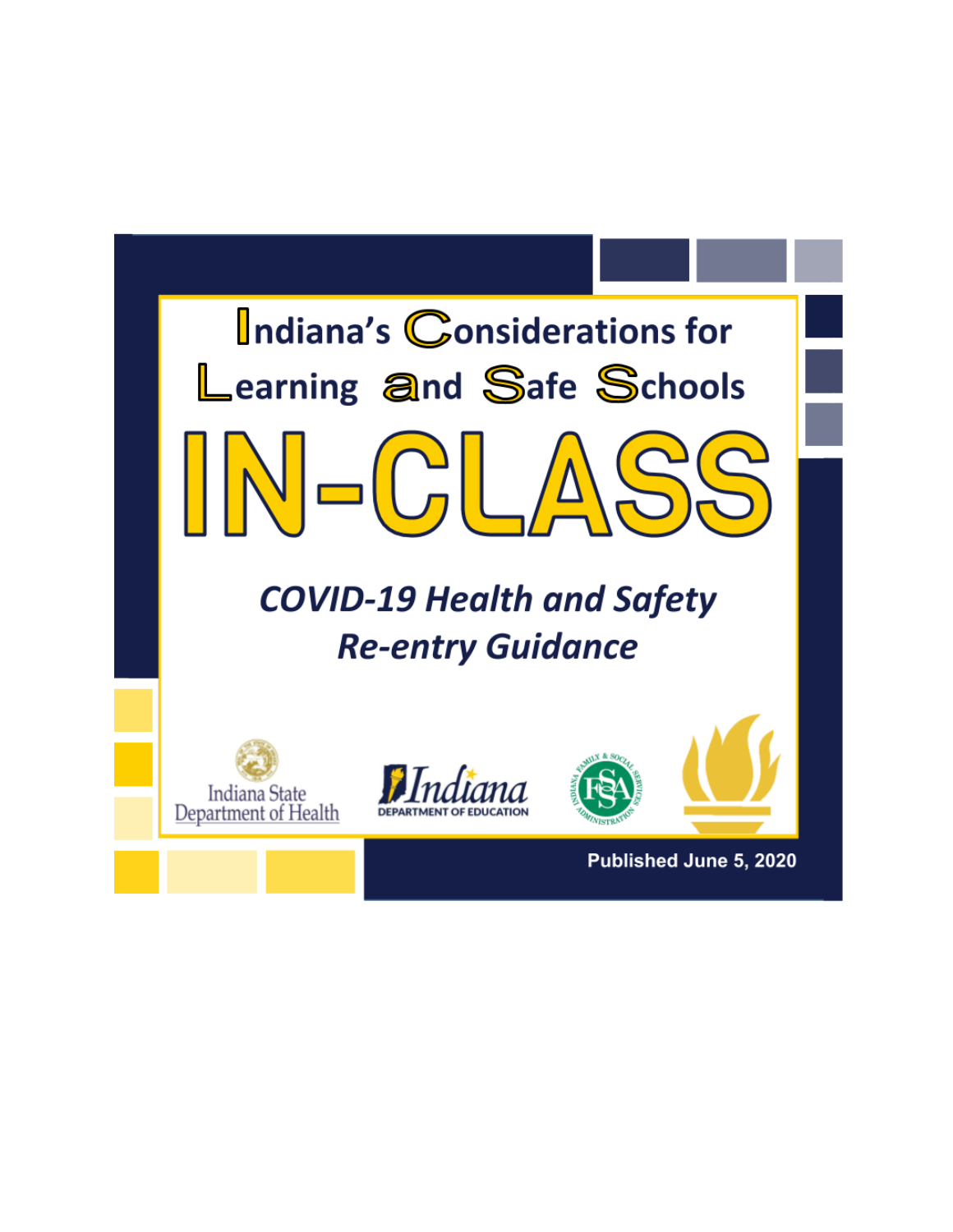# **Table of Contents**

| <b>Document Overview</b>                                          |    |
|-------------------------------------------------------------------|----|
| <b>Considerations: Operations for Indiana Schools</b>             |    |
| <b>Appendix A: Health Protocol for Schools</b>                    |    |
| <b>Appendix B: Social Distancing in the School Environment</b>    | 15 |
| Appendix C: Indiana's Extra-Curricular and Co-Curricular Re-entry | 18 |
| <b>Appendix D: Special Education Overview</b>                     | 26 |
| <b>Appendix E: Student Transportation Considerations</b>          | 32 |
| <b>Appendix F: ISDH Mitigation Strategy Recommendations</b>       | 33 |
| <b>References and Communications Guidance</b>                     | 36 |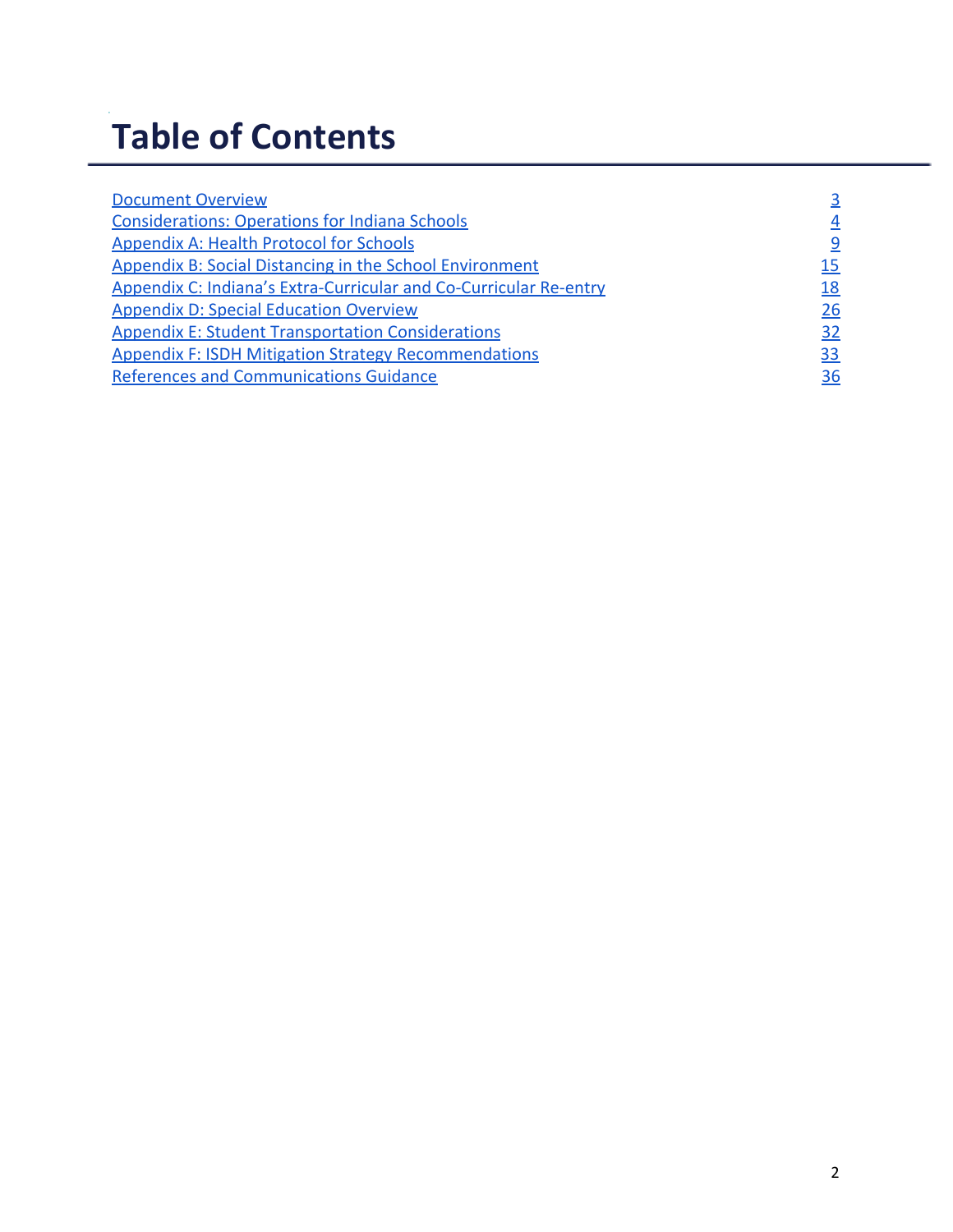## <span id="page-2-0"></span>**Document Overview**

Considerations outlined within this Indiana's Considerations for Learning and Safe Schools (IN-CLASS) document are intended to provide all Indiana districts and schools with guidance for preparing school operations under the current pandemic environment. The conditions, current medical landscape, and growing body of knowledge surrounding COVID-19 continue to evolve. This reality presents challenges to planning, preparing, and guiding school operations. **Therefore, expect document revisions accordingly.** The Indiana Department of Education (IDOE) will continue to coordinate with the Governor's Office, the Indiana State Department of Health (ISDH), and the Indiana General Assembly (IGA) to provide guidance. Districts and schools are encouraged to communicate with local authorities and always adhere to the most recent and restrictive recommendations from the Centers for Disease Control and Prevention (CDC).

In light of this new pandemic environment, schools must understand two key factors: 1) the school's ability to maintain a safe and healthy school environment, and 2) the prevalence of COVID-19 in their community. Schools will need to constantly evaluate these two key factors as schools and communities will most likely fluctuate between the various phases of disease transmission over the coming months. **Per Governor Holcomb's executive order, Indiana schools are allowed to reopen on July 1.** Administrators should work with their local health departments to assess the schools ability to implement the necessary health and safety measures required to prevent the spread of disease. Schools are encouraged to review the [CDC's Decision Tree,](http://www.cdc.gov/coronavirus/2019-ncov/community/schools-childcare/Schools-Decision-Tree.pdf) the [CDC Considerations for Schools,](https://www.cdc.gov/coronavirus/2019-ncov/community/schools-childcare/schools.html) and the [CDC's Community Mitigation](https://www.cdc.gov/coronavirus/2019-ncov/downloads/community-mitigation-strategy.pdf) [Strategies](https://www.cdc.gov/coronavirus/2019-ncov/downloads/community-mitigation-strategy.pdf) in order to determine their preparedness for reopening.

IN-CLASS considerations are based on recommendations and/or statute. Due to capacity and resource limitations, not all districts and schools will be able to address or implement all the considerations listed. **Districts and schools should use this document as a guide and consult with local health departments to secure contact information for their public health nurse or local health officer. In addition, relevant stakeholders and local legal counsel should be consulted to determine which considerations are feasible and the most appropriate way to proceed.**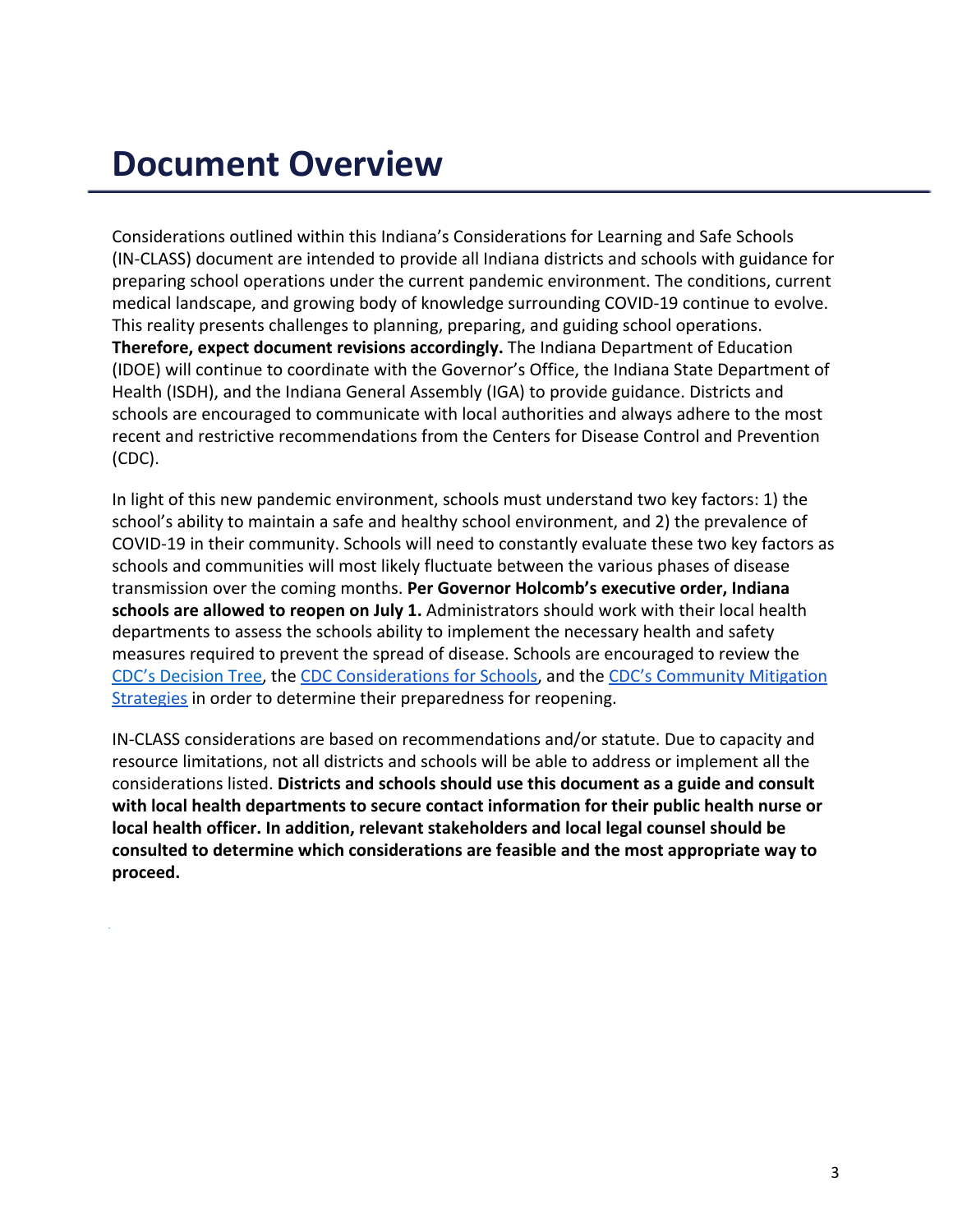# <span id="page-3-0"></span> **Operations for Indiana Schools Considerations:**

IN-CLASS provides a guide of considerations to inform schools and districts as they approach planning and preparing school operations surrounding COVID-19. This document reflects considerations as of the date published.

Local school boards, led by superintendents and administrative teams, should work with appropriate stakeholders to focus on the immediate needs to prepare for school operations under the current pandemic. The following items are provided for consideration during the planning process.

- ❏ Adopt a blanket local resolution suspending future policies that conflict with statutory waivers or extensions granted by the Governor, IDOE, or IGA.
- ❏ Contact district/school insurance carrier to discuss specifics of liability coverage.
- ❏ Continue to work with school attorneys, local school board, and local bargaining unit throughout. As a reminder, school employers have an obligation to discuss with the exclusive representative of certificated employees the items set forth in Indiana Code 20-29-6-7
- ❏ Ensure information on the COVID-19 federal leave is posted in *all* buildings. (See the U.S. Department of Labor's **[Employee Rights](https://www.dol.gov/sites/dolgov/files/WHD/posters/FFCRA_Poster_WH1422_Non-Federal.pdf) poster, [available in multiple languages](https://www.dol.gov/agencies/whd/pandemic).**)
- ❏ Review current [ISDH Guidance for Employers During COVID-19](https://www.coronavirus.in.gov/files/IN-COVID-19_Occupational%20Guidance%204.1.20.pdf) concerning COVID-19 related Workman's Compensation.
- ❏ Encourage staff to update contact information, verify the health and safety of employee and employee families, and communicate to staff a return-to-work plan at the beginning of the school year and/or at other necessary returns. Work with your human resources department and/or local school attorneys.
- ❏ Contact the district/school's Employee Assistance Program (EAP) or health insurance provider and inform staff of available resources.
- ❏ Review and revise the 2020-2021 school year calendar and build in contingencies. *Districts should anticipate and plan for 180 days of instruction.*
	- The mandatory 180 days of instruction can consist of onsite, virtual, or blended (hybrid) instruction.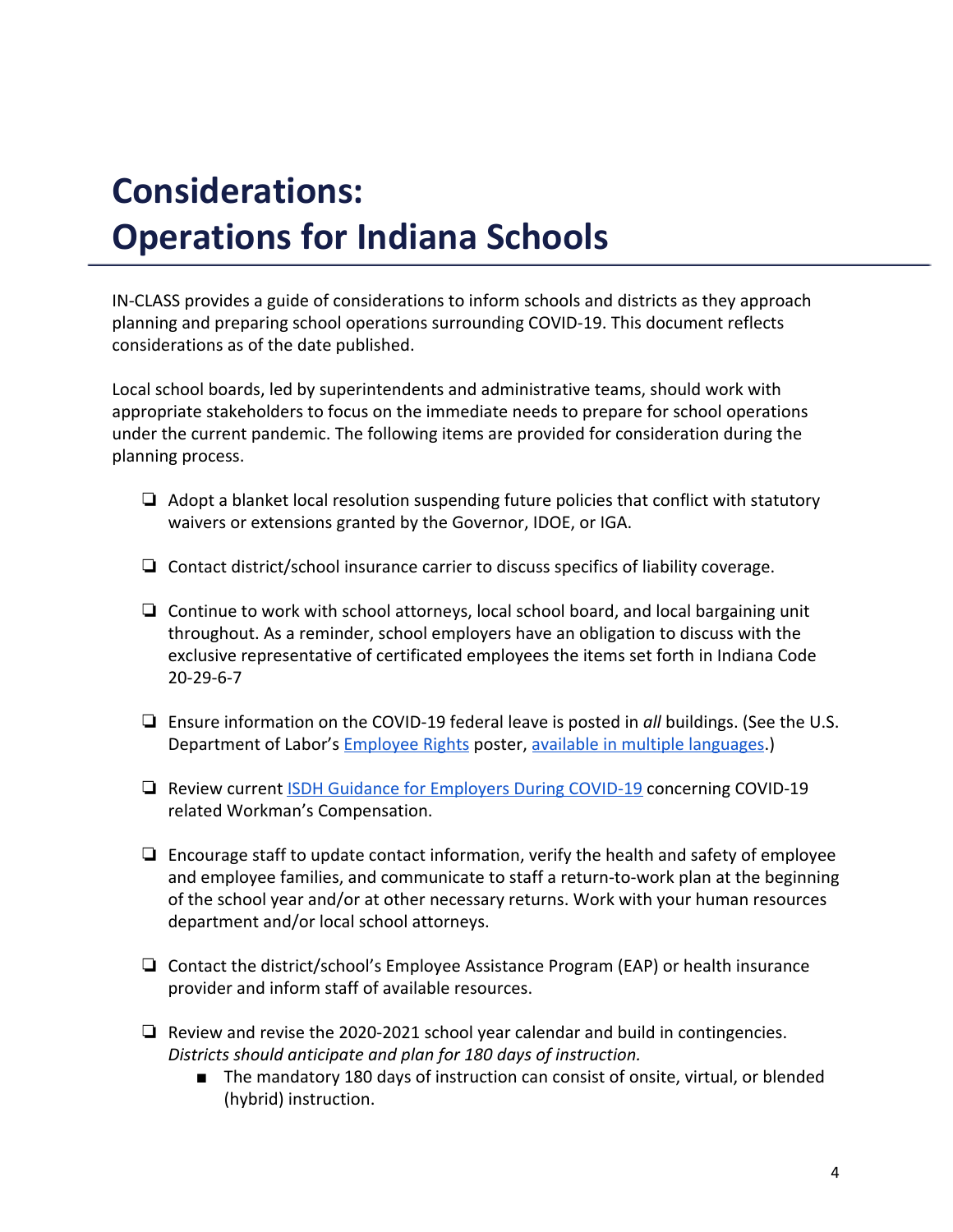- Shorter or longer breaks should be considered.
- Semester calendar discussions and/or approval, rather than the entire school year calendar approval, might also be an option for some.
- Be purposeful in staff PD days considering the possibility of intermittent or permanent building closures impacting instructional days.
- ❏ Review an alternative command structure if administrative and/or key employees are unable to work.
- ❏ Review policies and procedures included in handbooks and athletic codes of conduct documents to provide more flexibility and remove punitive measures for absences when there is determined illness, a localized outbreak, or exposure of a contagious disease.
- ❏ Establish predetermined thresholds for mitigation strategies by following ISDH's recommendation to work with your local health department in following the CDC guidance which can be found [here](https://www.cdc.gov/coronavirus/2019-ncov/community/schools-childcare/guidance-for-schools-h.pdf) (Reference page three, "When a confirmed case has entered a school, regardless of community transmission." ), and ISDH's mitigation strategy document which can be found in [Appendix F.](#page-33-0)
- $\Box$  Review the plan and supply inventory to thoroughly clean and disinfect all buildings, desks, buses, equipment, and other surfaces prior to students and/or staff returning and after return, using [CDC,](https://www.cdc.gov/coronavirus/2019-ncov/community/pdf/Reopening_America_Guidance.pdf) [Environmental Protection Agency \(EPA\),](https://www.cdc.gov/coronavirus/2019-ncov/community/pdf/Reopening_America_Guidance.pdf) and [Occupational](https://www.osha.gov/Publications/OSHA3990.pdf) [Safety and Health Administration \(OSHA\)](https://www.osha.gov/Publications/OSHA3990.pdf) guidelines.
- ❏ Review and revise your district/school's *School Safety Plan*. As a reminder, all *School Safety Plans* must be reviewed and signed-off by the superintendent within 60 days of your first instructional day.
- ❏ Review Drill Consideration [Guidance](https://docs.google.com/document/d/1Jdl5iBztrF_pg3ktSAaTrbnmGrhbDFBq/edit#) for the following drills: fire, man-made, tornado, bus evacuation.
- ❏ Review social distancing expectations found in *Social Distancing in the School Environment.* [Appendix B](#page-14-0).
- ❏ Review procedures for buildings to prepare and provide daily health reports to the superintendent or central office in order for him or her to be informed and make determinations.
	- Track reasons for student and staff absences.
	- Report positive cases of COVID-19 (one or more) to the local health department for additional closing guidance and contact tracking.
		- ❏ [CDC Schools Decision Tree](https://www.cdc.gov/coronavirus/2019-ncov/community/schools-childcare/Schools-Decision-Tree.pdf)
		- ❏ [CDC Considerations for Schools](https://www.cdc.gov/coronavirus/2019-ncov/community/schools-childcare/schools.html)
	- Ensure positive COVID-19 cases are also reported to the [Indiana Department of](http://form.jotform.com/200633480080950) [Education.](http://form.jotform.com/200633480080950)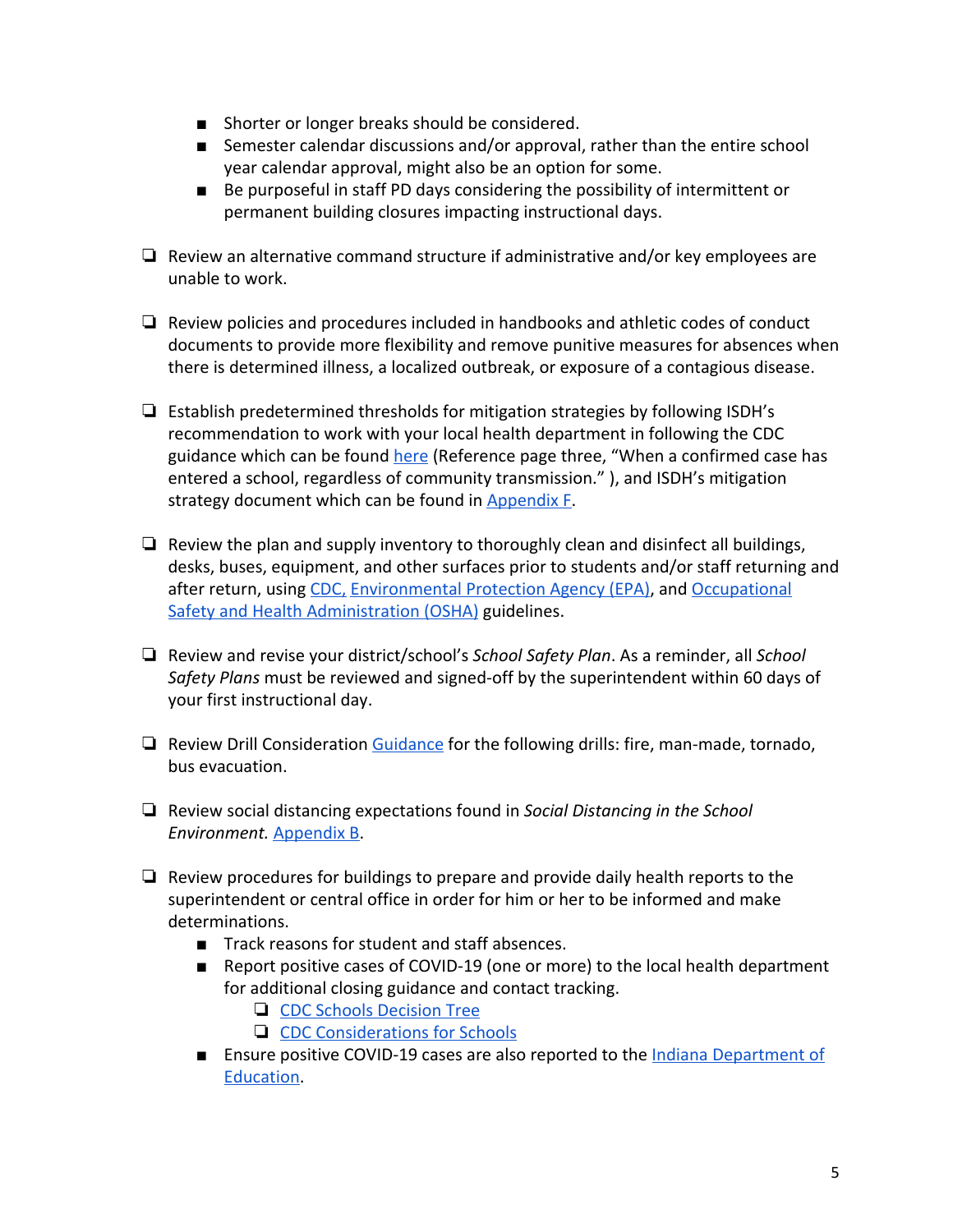- ❏ Develop screening procedures by following guidance. See [Appendix A](#page-8-0).
- $\Box$  Review student and staff daily schedules to provide adequate time for handwashing, sanitizing desks, and other good hygiene practices. For specific hygiene practices, see [Appendix A.](#page-8-0)
- ❏ Review school clinic procedures to minimize infection. See [Appendix A.](#page-8-0)
	- Provide a separate room or holding area for students/staff who might have COVID-19 or other communicable diseases and are waiting for pickup. The room needs to be disinfected frequently and restricted to authorized staff/students.
- ❏ Review personal wellness inventory and order necessary supplies.
	- Touch-free thermometers
	- Sanitizers/cleanser, hand soap, and tissues
	- [Recommended face covering usage](https://www.cdc.gov/coronavirus/2019-ncov/prevent-getting-sick/diy-cloth-face-coverings.html)
	- Touch-free trash cans, receptacles, and other supplies
- $\Box$  Review guidance related to serving students with special needs. See [Appendix D.](#page-25-0)
- ❏ Review and/or create student health plans. Work with families and/or related physicians to determine if education services and/or health plans need to be revised to address the need to minimize infection and account for mental health-related issues.
- ❏ Review and/or create staff health plans. Work with physicians to determine if working conditions should be revised to address the need to minimize infection. The work environment should be kept as safe as possible, following the [CDC Guidelines for](https://www.cdc.gov/coronavirus/2019-ncov/community/schools-childcare/schools.html) [Schools](https://www.cdc.gov/coronavirus/2019-ncov/community/schools-childcare/schools.html) to the extent practicable.
- ❏ Review and revise the district/school's relevant human resource policies and handbooks for clarity to address attendance issues related to potential COVID-19 exposure, illness, and concerns. Keep in mind any emergency laws that are in effect and are applicable to schools (for example, the Families First Coronavirus Response Act).
- ❏ Review and revise job descriptions for appropriate duties during future school closure.
- ❏ Review Indiana's Extra-Curricular and Co-Curricular Re-entry Considerations. [Appendix](#page-17-0) [C.](#page-17-0)
- ❏ Review and revise the district/school's technology plan and examine what steps can be recommended to the school board to expand the number of students with fast and reliable home Internet access and take-home devices in preparation for intermittent and/or continuous remote learning.
- ❏ Review and revise the district/school's *Continuous Learning Plan.* Updated plans need to be completed in anticipation of calendar interruptions during the 2020-2021 school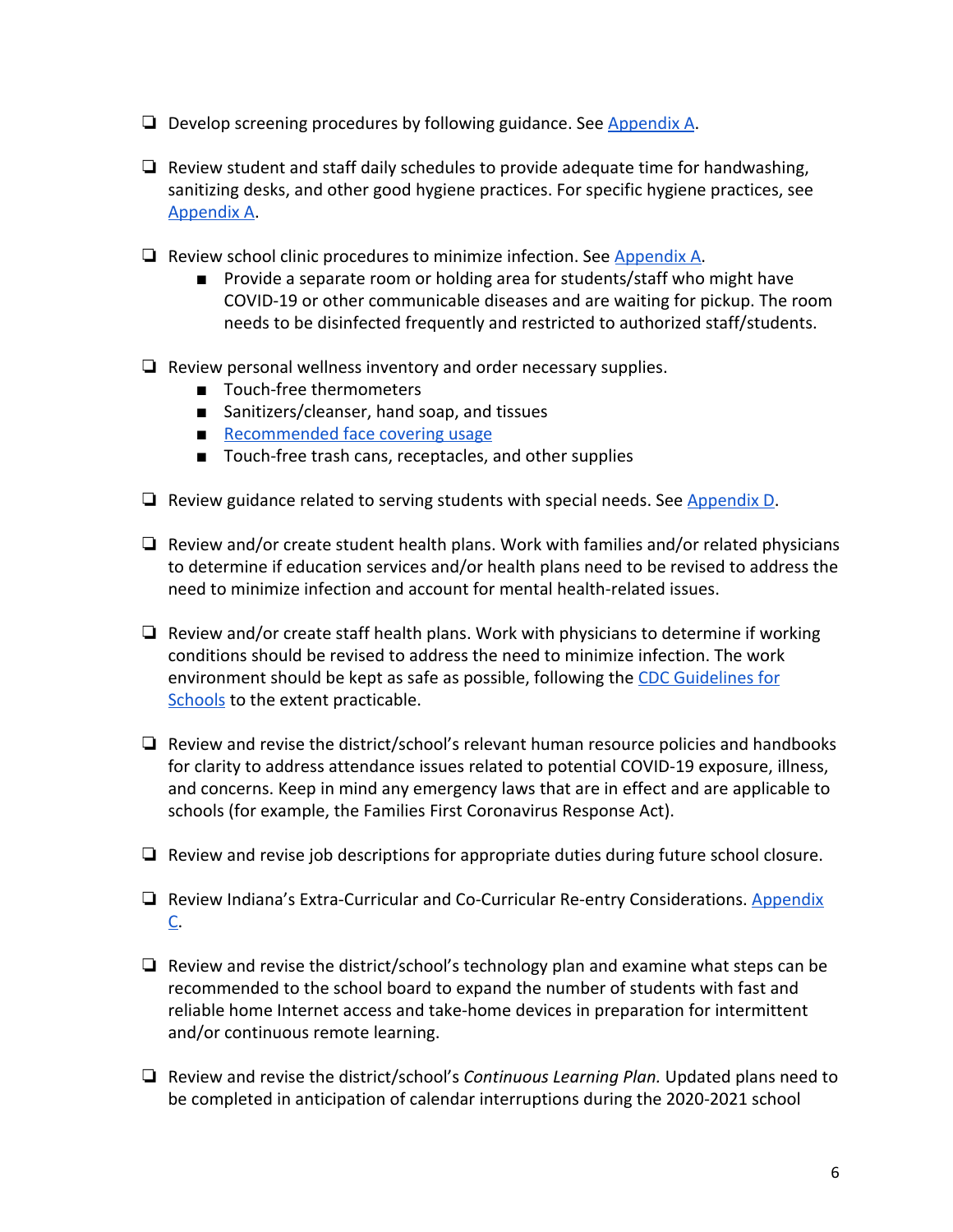year.

- ❏ Guidance regarding Career and Technical Education will fall under the authority of the Governor's Workforce Cabinet.
- ❏ Review and revise the district/school's professional development plan to provide relevant training for certified staff, non-certified staff, and substitute teachers. Suggestions include:
	- Plan for training on symptoms of COVID-19, prevention techniques, and district/school procedures.
	- Best practice for remote learning as determined by *Continuous Learning Plans.*
	- Best practices in math and literacy remediation.
	- Best practices to assess academic loss. [Formative Assessment Memo](https://docs.google.com/document/d/1htjWw1jwmRkKFfo-YiKge912hN5oWwBk/edit#heading=h.gjdgxs)
	- Signs of mental health stress in students and staff, trauma-informed practices, best practices to address social, emotional, and behavioral wellness. ❏ [SEL Roadmap to Re-entry](https://docs.google.com/document/d/1W455dK08QPf9v3quZl57N4GJkIe_V3rZ7LqpZw8S2No/edit?usp=sharing)
	- Individual staff members' discussed responsibilities if shutdown occurs during the school year.
	- Train custodial staff on effective methods of cleaning and disinfecting work and play areas and the time schedules for cleaning.
- ❏ Review and/or revise budgets, including federal and state grant budgets.
	- Determine how federal COVID-19 funding and other state or federal grants should be spent. Knowing local, state, and federal funds are vulnerable, approaching budgeting in a conservative manner is advised.
	- Consider needed and available resources to implement *Continuous Learning Plans* and reentry for 2020-2021.
	- Plan for increase of educational services to provide compensatory services to special education students and to assist challenged students to re-engage in school.
	- Track excess costs of COVID-19-related expenses for funding/grant purposes such as the [FEMA Public Assistance Program](http://www.in.gov/dhs/paprogram.htm#Applicant%20Briefing%20Webinars) or the [CARES Act](https://www.doe.in.gov/grants/cares-act).
- ❏ Review school supply lists to ensure lists are sensitive to the current economic circumstances of the community.
- ❏ Review policies and procedures to address volunteers, visitors, collegiate interns, and deliveries.
- ❏ Review and/or revise the district or school's facilities usage plan based on recommendations from the [CDC Considerations for Schools.](https://www.cdc.gov/coronavirus/2019-ncov/community/schools-childcare/schools.html)
- ❏ Plan and prepare for academic and social, emotional, and behavioral wellness.
	- Considering academic loss from 2019-2020, read this document regarding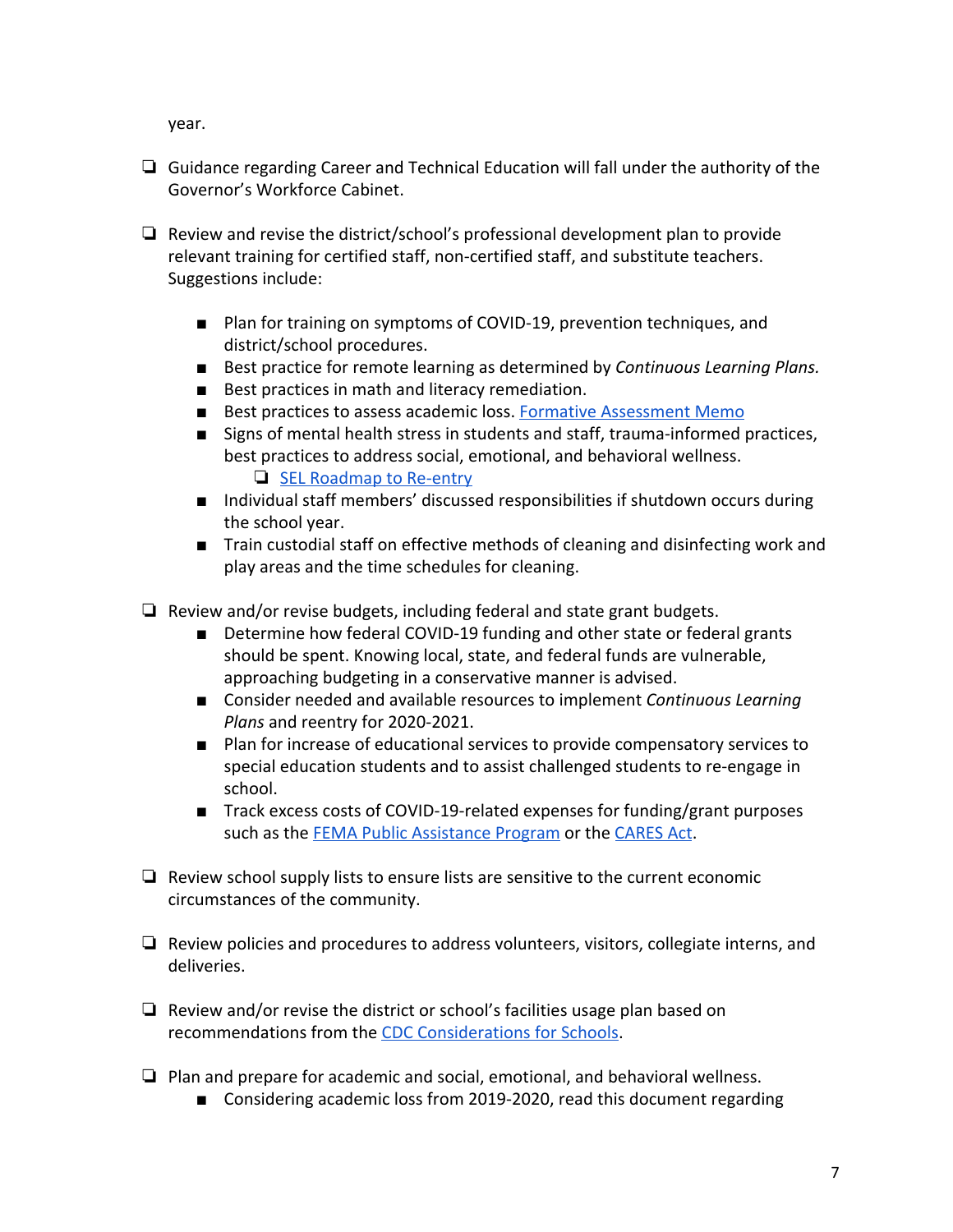identifying [skill gaps](https://docs.google.com/document/d/1htjWw1jwmRkKFfo-YiKge912hN5oWwBk/edit).

- Considering social, emotional, and/or behavioral wellness needs, review [IDOE's](https://docs.google.com/document/d/1W455dK08QPf9v3quZl57N4GJkIe_V3rZ7LqpZw8S2No/edit?usp=sharing) [SEL Roadmap for Re-entry](https://docs.google.com/document/d/1W455dK08QPf9v3quZl57N4GJkIe_V3rZ7LqpZw8S2No/edit?usp=sharing) for ideas.
- [National Association of School Psychologists: Helping Children Cope with](https://www.nasponline.org/resources-and-publications/resources-and-podcasts/school-climate-safety-and-crisis/health-crisis-resources/helping-children-cope-with-changes-resulting-from-covid-19) [Changes Resulting from COVID-19](https://www.nasponline.org/resources-and-publications/resources-and-podcasts/school-climate-safety-and-crisis/health-crisis-resources/helping-children-cope-with-changes-resulting-from-covid-19)
- [Guidance created by the CDC to help teachers and parents talk with their](https://www.cdc.gov/coronavirus/2019-ncov/daily-life-coping/talking-with-children.html) [students about COVID 19](https://www.cdc.gov/coronavirus/2019-ncov/daily-life-coping/talking-with-children.html)
- ❏ Prepare for the possibility of an increased need for substitute employees in all positions given substitutes can be very difficult to secure. Plan for reduced staff operations and increased costs.
- ❏ Review [information](https://www.cdc.gov/coronavirus/2019-ncov/community/shared-congregate-house/guidance-shared-congregate-housing.html) pertaining to residential schools.
- ❏ Develop a district/school communications plan to account for the fluidity of the COVID-19 situation. See this [Communications Guidance for Indiana School Re-entry](https://drive.google.com/file/d/11a_IQsq4zNCPhOQ2VaSPx5nqs2_BeafZ/view?usp=sharing) to capture ideas.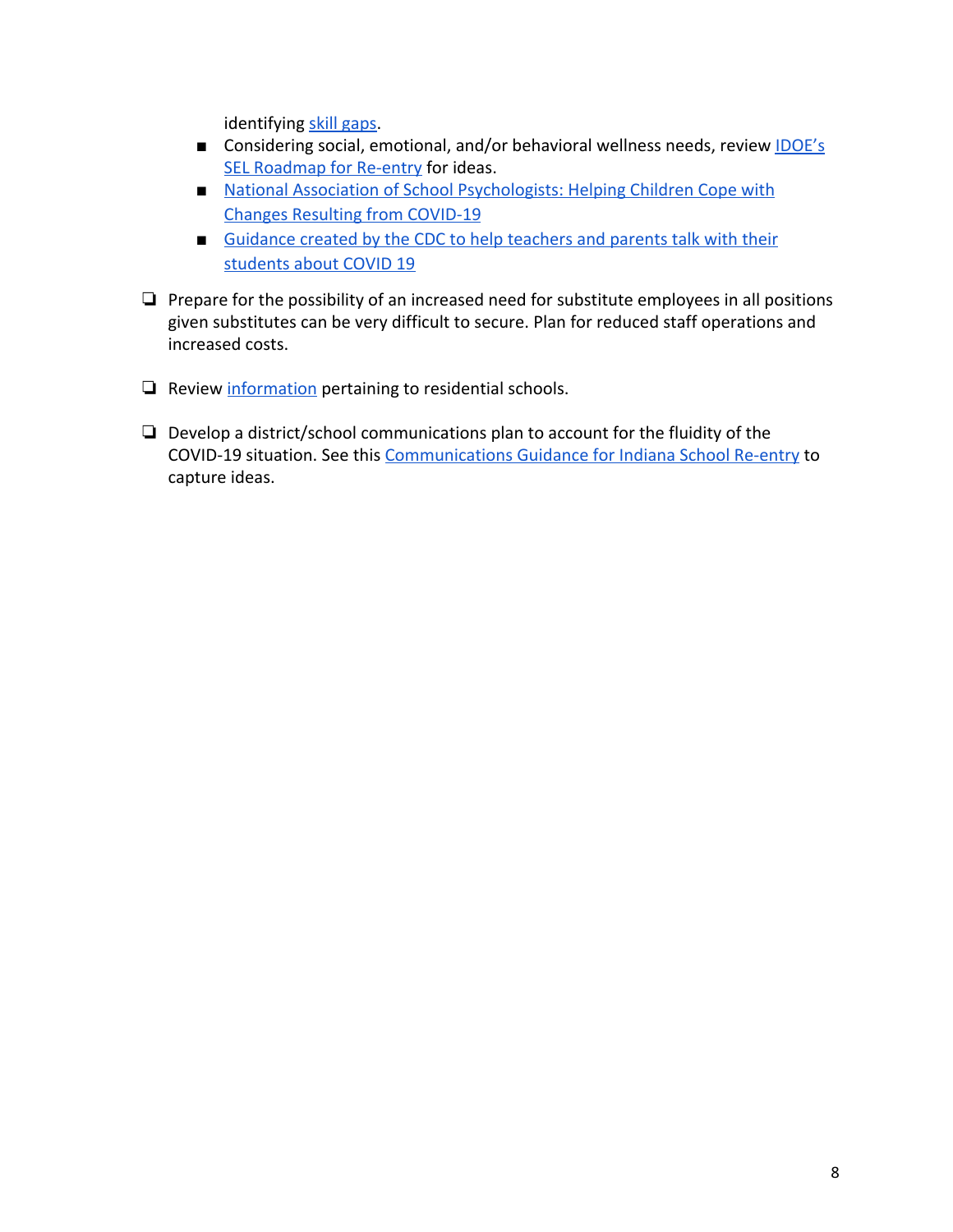# <span id="page-8-0"></span>**Appendix A**

### **Health Protocol for Schools**

It is essential for the school community to work together to prevent the introduction and spread of COVID-19 in the school environment and in the community while still providing a quality education program.

State statute gives public school districts the authority to exclude students who have a contagious disease such as COVID-19 or are liable to transmit it after exposure (IC 20-34-3-9). In addition, the local health department has the authority to exclude students from school and may order students and others to isolate or quarantine (IC 16-41-9-1.6). As such, districts/schools are encouraged to work closely with their local health departments.

### **Symptoms Impacting Consideration for Exclusion from School**

Students and employees [should be trained](https://www.cdc.gov/coronavirus/2019-ncov/communication/print-resources.html?Sort=Date%3A%3Adesc) to recognize the following COVID-19-related symptoms:

- A fever of 100.4*°* F or greater
- Cough
- Shortness of breath or difficulty breathing
- Chills
- Repeated shaking with chills
- Muscle pain
- Headache
- Sore throat
- New loss of taste or smell

Students and employees should be excluded from school if they test positive for COVID-19 or exhibit one or more of the symptoms of COVID-19 based on [CDC Guidance](https://www.cdc.gov/coronavirus/2019-ncov/symptoms-testing/symptoms.html) that is not otherwise explained.

### **Return to School After Exclusion**

Once a student or employee is excluded from the school environment, they may return if they satisfy the recommendations of the CDC. Currently those guidelines are:

### *Untested*

Persons who have not received a test proving or disproving the presence of COVID-19 but experience symptoms may return if the following three conditions are met:

- They have not had a fever for at least 72 hours (that is three full days of no fever without the use of medicine that reduces fevers); and
- Other symptoms have improved (for example, when your cough or shortness of breath have improved); and
- At least 10 calendar days have passed since your symptoms first appeared.
- The state [website](https://www.coronavirus.in.gov/2524.htm) has a list of over 200 testing facilities, their location, and hours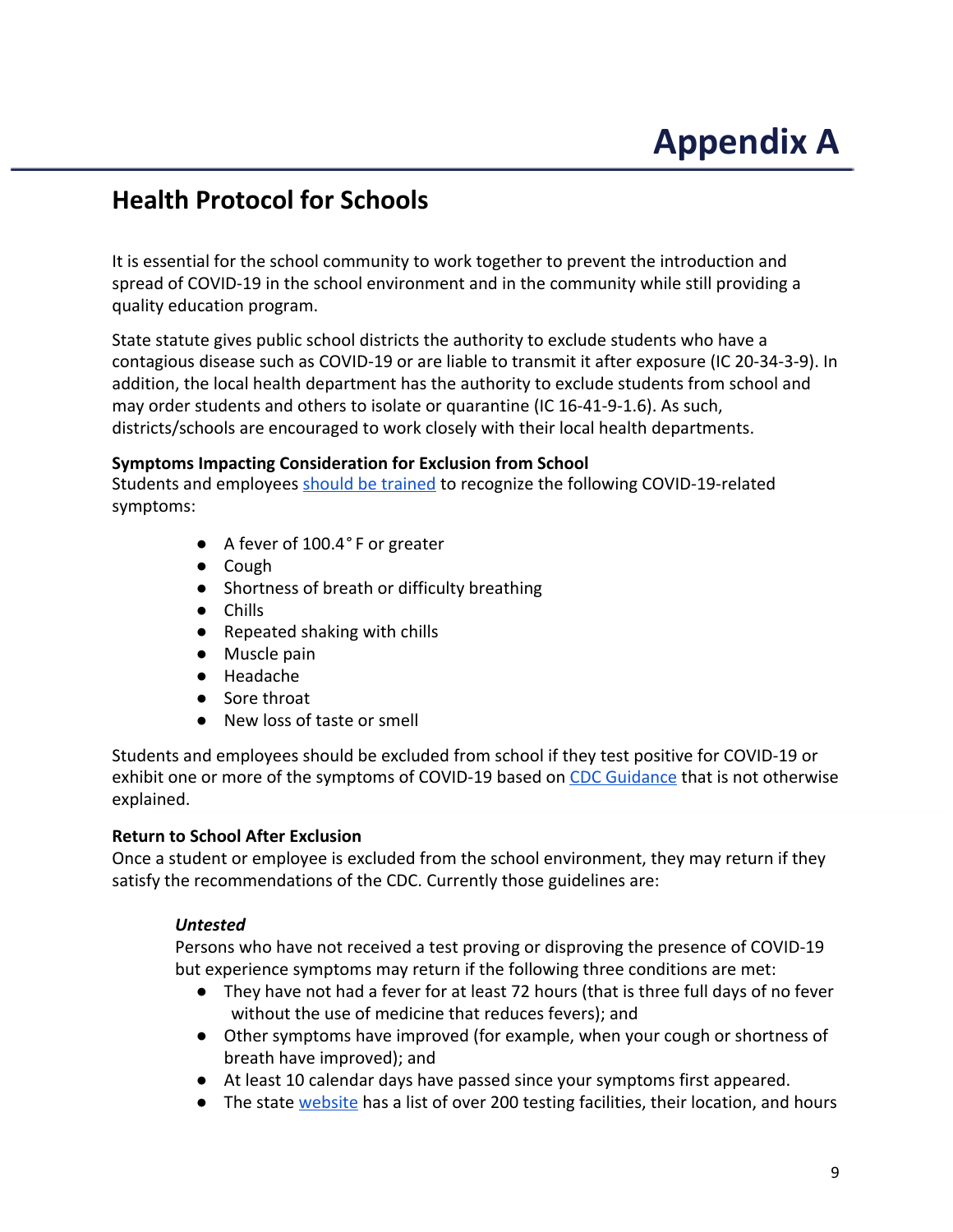of operation. This list is updated frequently.

### *Tested Positive- Symptomatic*

Persons who experienced symptoms and have been tested for COVID-19 may return to school if the following conditions are met:

- The individual no longer has a fever (without the use medicine that reduces fevers); and
- Other symptoms have improved (for example, when your cough or shortness of breath have improved); and
- At least 10 calendar days have passed since symptoms first appeared; or
- The individual has received two negative tests at least 24 hours apart.

### *Tested Positive- Asymptomatic*

Persons who have not had symptoms but test positive for COVID-19 may return when they have gone ten calendar days without symptoms and have been released by a healthcare provider. Students may also return if they are approved to do so in writing by the student's health care provider.

### *Tested Positive- Impact on School Operations*

Establish predetermined thresholds for mitigation strategies by following ISDH's recommendation to work with your local health department in following the CDC guidance which can be found [here](https://www.cdc.gov/coronavirus/2019-ncov/community/schools-childcare/guidance-for-schools-h.pdf). Reference page three, "When a confirmed case has entered a school, regardless of community transmission."

### **Screening**

The current [CDC guidelines](https://www.cdc.gov/coronavirus/2019-ncov/community/schools-childcare/Schools-Decision-Tree.pdf) recommend screening all students and employees for COVID-19 symptoms and history of exposure. Screening can consist of self-screening, school-based screening, and/or medical inquiries. The type and extent of screening is at the discretion of the district/school.

### ● *Self-Screening*

At a minimum, districts/schools are strongly encouraged to communicate information to parents and employees about the symptoms of COVID-19 and require them to self-screen before coming to school. Students and employees exhibiting symptoms of COVID-19 (See Appendix A-Symptoms Impacting Consideration for Exclusion from School) without being otherwise explained, are prohibited from coming to school, and if they do come to school, they should be sent home immediately.

### ● *School-Based Screening*

### ○ *Temperature Screening*

Using temperature checks for screening purposes can present challenges. Most districts/schools do not have enough staff and equipment to screen temperatures as students and staff are entering the building and/or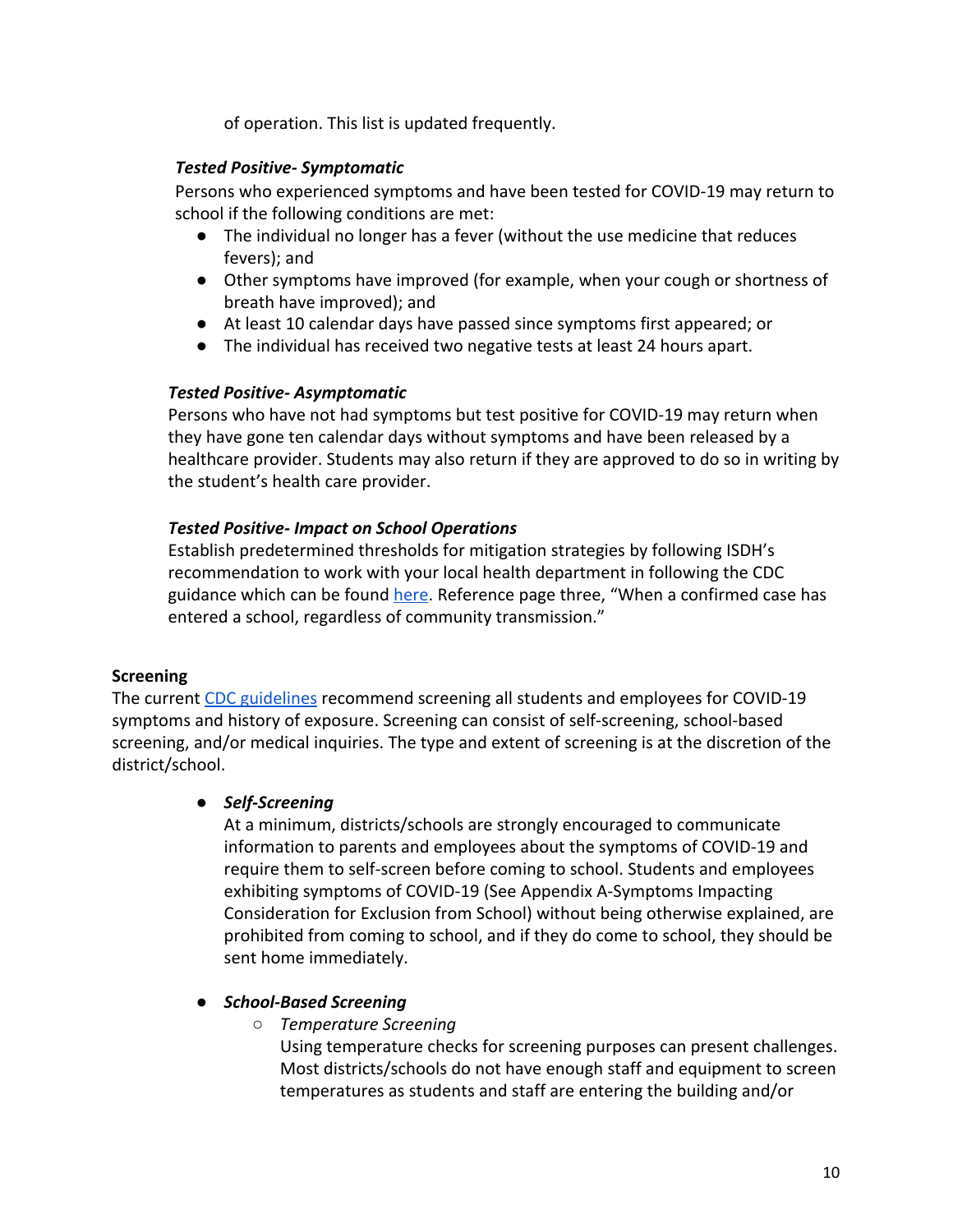loading buses, and there is a shortage of accurate, touch-free thermometers and other medical devices to conduct the screenings. Even if a district/school has the resources to screen temperatures, these efforts will not eliminate the risk in the building and/or on buses. Each district/school needs to determine if this method of screening is worth the expense independently. The district/school may take the temperature of students, employees and visitors on school property on a random basis or in situations where there is reason to believe that the person may be ill. Touch-free thermometers are recommended.

○ *Observational/Self-Reported Screening*

Districts/schools are encouraged to provide professional development regarding the recognition of COVID-19 symptoms and screening. (See page seven - Review and Revise Districts Professional; Development Plan) Students and employees exhibiting symptoms of COVID-19 (See Appendix A-Symptoms Impacting Consideration for Exclusion from School) without being otherwise explained, are prohibited from coming to school, and if they do come to school, they should be sent home immediately.

### **Medical Inquiries**

Federal law typically limits the type of medical inquiries that can be made, but given the nature of the pandemic more leeway has been given to districts/schools in this circumstance to make additional medical inquiries of staff and students than would otherwise be allowed.

- If a parent tells the district/school that a student is ill, the district/school may ask the parent whether the student is exhibiting any symptoms of COVID-19.
- If an employee calls in sick or appears ill, the district/school can inquire as to whether the employee is experiencing any COVID-19 symptoms.
- If a person is obviously ill, the district/school may make additional inquiries and may exclude the person from school property.

Even without symptoms, if a student or employee has recently had contact with a person with a suspected or confirmed case of COVID-19, has someone in their home being tested for COVID-19, or has recently traveled from somewhere considered to be a "hot spot" by the CDC, the district/school may exclude the student or employee from the school building and recommend that they self-quarantine for 14 calendar days.

### **Wearing Masks and Other Personal Protective Equipment (PPE) - Non-students**

Mask-wearing requirements or recommendations in schools should be consistent with state and local guidelines**.** The current [CDC guidelines](https://www.cdc.gov/coronavirus/2019-ncov/community/schools-childcare/Schools-Decision-Tree.pdf) recommend that all employees wear cloth face coverings.

- Some non-students may be required to wear additional PPE (i.e. health-related, custodial staff, specialized positions, etc.) when directed to do so by district/school protocol or the employee's supervisor.
- It may be necessary for schools to provide masks.
- Additional accommodations may need to be made for staff based on their individual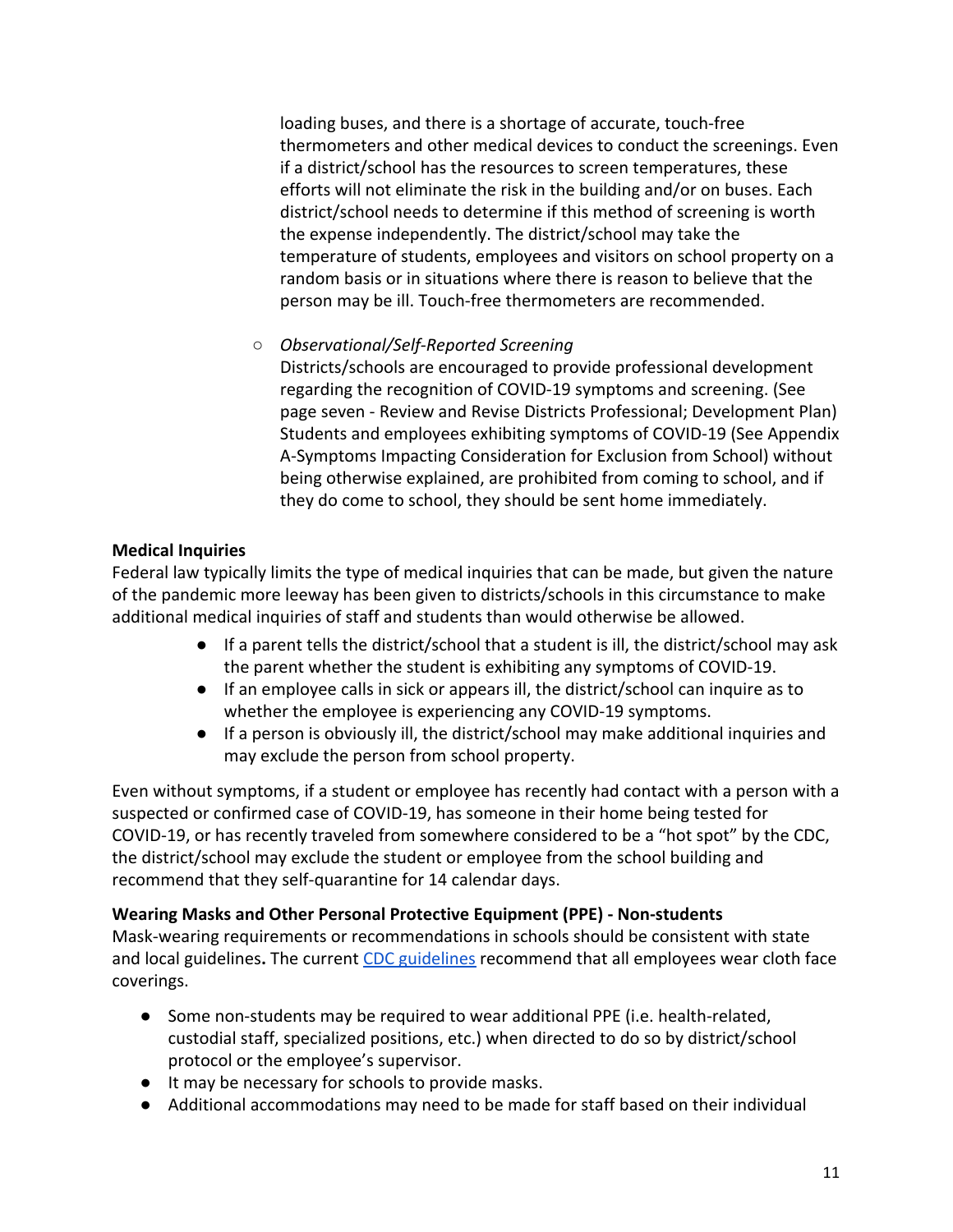health plan.

● If districts are unable to provide masks and/or additional necessary PPE, administration will work with non-students to meet the requirements.

### **Wearing Masks and other Personal Protective Equipment (PPE) - Students**

Mask-wearing requirements or recommendations in schools should be consistent with state and local guidelines**.** The current [CDC guidelines](https://www.cdc.gov/coronavirus/2019-ncov/community/schools-childcare/Schools-Decision-Tree.pdf) recommend that all students wear cloth face coverings.

- Some students may be required to wear additional PPE (i.e. health-related, special conditions, etc.) when directed to do so by student health plans.
- It may be necessary for schools to provide masks for those students.
- Additional accommodations may need to be made for students based on their individual health plan.

### **Clinical Space COVID -19 Symptomatic**

It is recommended that each school have a room or space separate from the nurse's clinic where students or employees who are feeling ill are evaluated or wait for pick up. All waiting staff and students should wear a cloth face covering. Only essential staff assigned to the room may enter. A record will be kept of all persons who entered the room and the room will be disinfected several times throughout the day. Strict social distancing is required and staff must wear appropriate PPE. Students who are ill will be walked out of the building to their parents. If a student or staff member has a fever, for any reason, it is recommended that the district/school adjust their school policy to require staff and students to be fever-free, without the use of fever-reducing medications, for 72 hours before returning to school. Additionally, all staff and students with fevers or symptoms associated with COVID-19 should be encouraged to seek medical attention for further evaluation and instructions. Students and staff may return before the 72 hour window has elapsed if they are approved to do so in writing by their healthcare provider.

### **Clinic Space Non-COVID-19 Related**

Students who do not display symptoms of COVID-19 can be seen and treated in the nurse's clinic. These would include students who are injured during the school day or students with special health care needs such as those with chronic health conditions (i.e. - diabetes or seizures), those requiring medical treatments (i.e. - suctioning, tube feeding, or nebulizers), and those with individual health plans.

### **Confirmed Case of COVID-19 on School Property**

When there is confirmation that a person infected with COVID-19 was on school property, the district/school will contact the local health department immediately. It is important to also notify the [Indiana Department of Education.](http://form.jotform.com/200633480080950) Unless extenuating circumstances exist, the district/school will work with the local health department to assess factors such as the likelihood of exposure to employees and students in the building, the number of cases in the community, and other factors that will determine building closure.

It is the responsibility of the local health department to contact the person confirmed with COVID-19, inform direct contacts of their possible exposure, and give instructions to those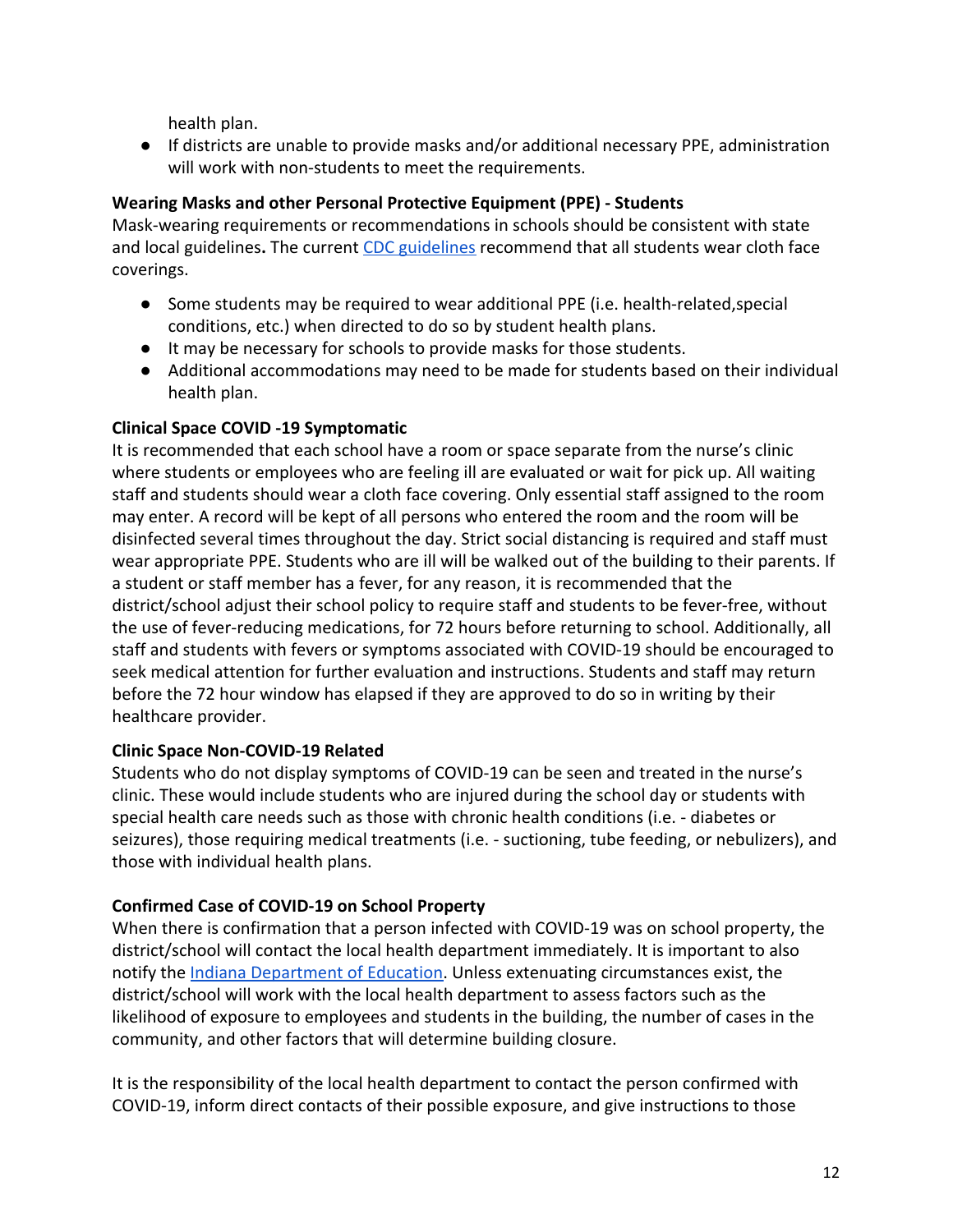involved with the confirmed case, including siblings and other household members regarding self-quarantine and exclusions. The individual who tested positive will not be identified in communications to the school community at large but may need to be selectively identified for contact tracing by the local health department.

If a closure is determined necessary, schools should consult with their local health department to determine the status of school activities including extracurricular activities, co-curricular activities, and before and after-school programs.

As soon as the district/school becomes aware of a student or employee who has been exposed to or has been diagnosed with COVID-19, the custodial staff will be informed, so that impacted building or bus areas, furnishings, and equipment are thoroughly disinfected. If possible, based upon student and staff presence, the custodial staff will wait 24 hours or as long as possible prior to disinfecting. However, if that is not possible or school is in session, the cleaning will occur immediately.

### **Immunizations**

Immunization requirements should remain. Assistance through local health departments and health systems will be provided.

### **Preventative Measures**

The priority for preventing the spread of disease in the school setting is to insist that sick employees and students stay home. Additionally, students and employees should remain home if someone in the household has COVID-19 symptoms or is being tested for COVID-19. Sharing this message with the school community and having a policy in place that ill persons must stay home for a minimum of 72 hours before returning to school is the first and most important step district/schools should take. It is recommended that schools review any attendance bonus or similar attendance reward programs and consider modifying or suspending such programs to avoid encouraging employees and students to come to school when they are sick. As a reminder, schools need to ensure they are complying with Indiana's collective bargaining laws with respect to certificated staff under Indiana Code 20-29-6.

Some people can be infected with COVID-19, but show no signs of illness even though they are contagious and can spread the disease to others. It is also unknown how contagious people are the day or two before they begin to exhibit illness symptoms. Thus, these employees or students may be present at school, will show no signs of illness, but be capable of transmitting the disease to others. In these situations, the three most important mitigation strategies are social distancing, frequent handwashing, and appropriate PPE.

Social distancing can be accomplished in many different ways and it is up to the district/school to determine which strategies would work best in their unique situation. Suggestions and guidance regarding social distancing can be found in **[Appendix B](#page-14-0)**.

Handwashing and avoiding touching your face, eyes, nose, or mouth are also important steps a person can take to avoid becoming sick or spreading germs to others. Districts/schools should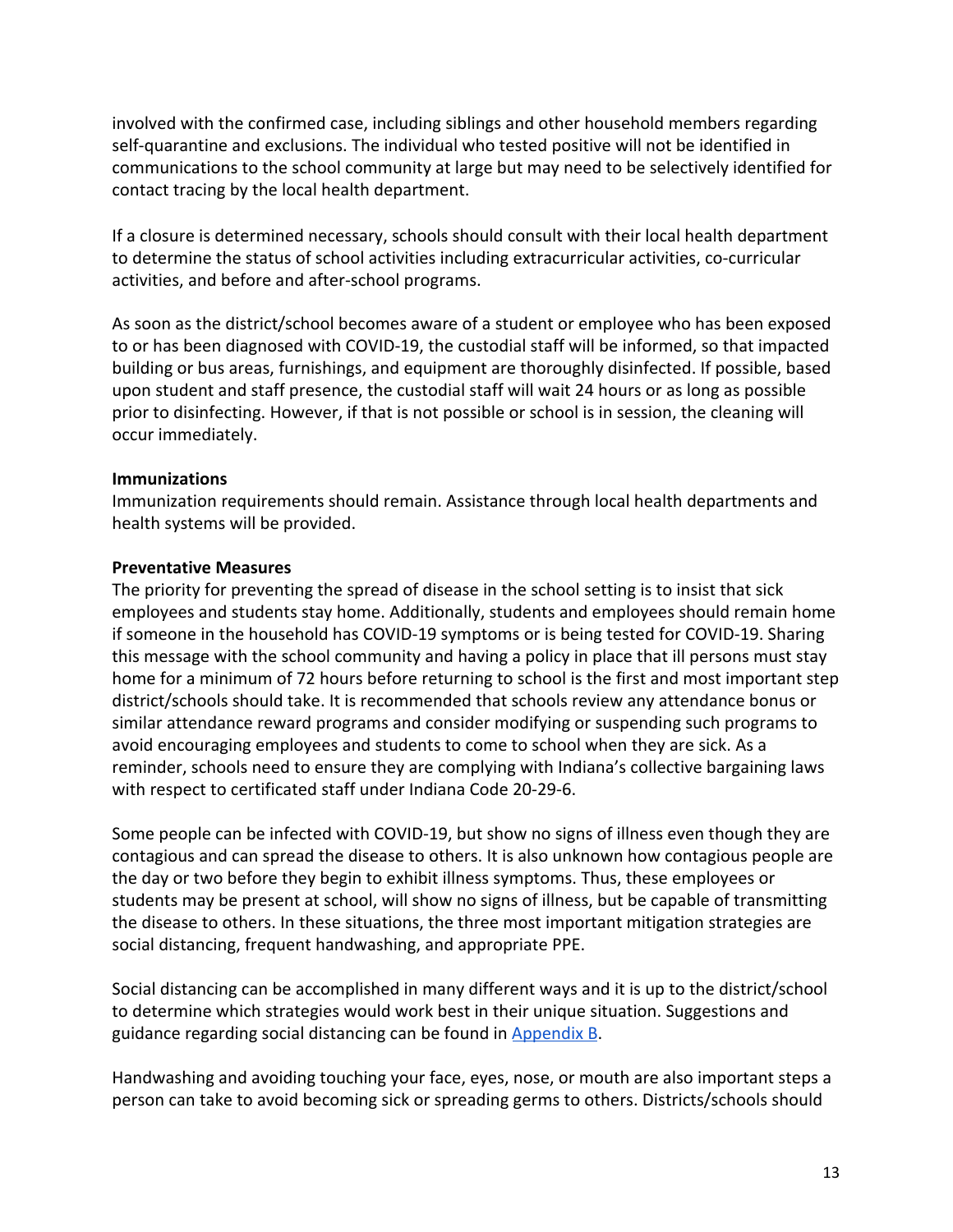insist that employees and students wash their hands often and if soap and water are not readily available, use a hand sanitizer that contains at least 60 percent alcohol. Districts/schools should incorporate key times into the school day when all persons should wash their hands. Reinforcing healthy habits regarding handwashing is expected and guidance can be found [here](https://www.cdc.gov/handwashing/). These key times should be done in a staggered class pattern to maintain social distancing between students and include:

- Start of the school day
- Before eating
- After using the restroom
- After blowing nose, coughing, or sneezing
- After using shared equipment

Water fountains should not be utilized in schools until further notice. Water should be accessible.

More information regarding preventative measures can be found below.

- [Signs and Symptoms of COVID-19](https://www.cdc.gov/coronavirus/2019-ncov/symptoms-testing/symptoms.html)
- [Social Distancing](https://www.cdc.gov/coronavirus/2019-ncov/prevent-getting-sick/social-distancing.html)
- [Handwashing](https://www.cdc.gov/handwashing/)
- [How COVID-19 Spreads](https://www.cdc.gov/coronavirus/2019-ncov/prevent-getting-sick/how-covid-spreads.html)
- [Cleaning Procedures and Considerations](https://www.cdc.gov/coronavirus/2019-ncov/community/reopen-guidance.html)
- [Proper Use of Cloth Face Coverings](https://www.cdc.gov/coronavirus/2019-ncov/prevent-getting-sick/diy-cloth-face-coverings.html)
- [Parent Checklist](https://www.cdc.gov/coronavirus/2019-ncov/downloads/schools-checklist-parents.pdf)
	- [Symptoms of COVID-19](https://www.cdc.gov/coronavirus/2019-ncov/downloads/COVID19-symptoms.pdf)

### **Exchange of Resources to and From School**

Every effort should be made to reduce the amount of materials, supplies, and personal belongings going to and from school. The same consideration should be given to reducing student exposure to high-touch, shared resources at school.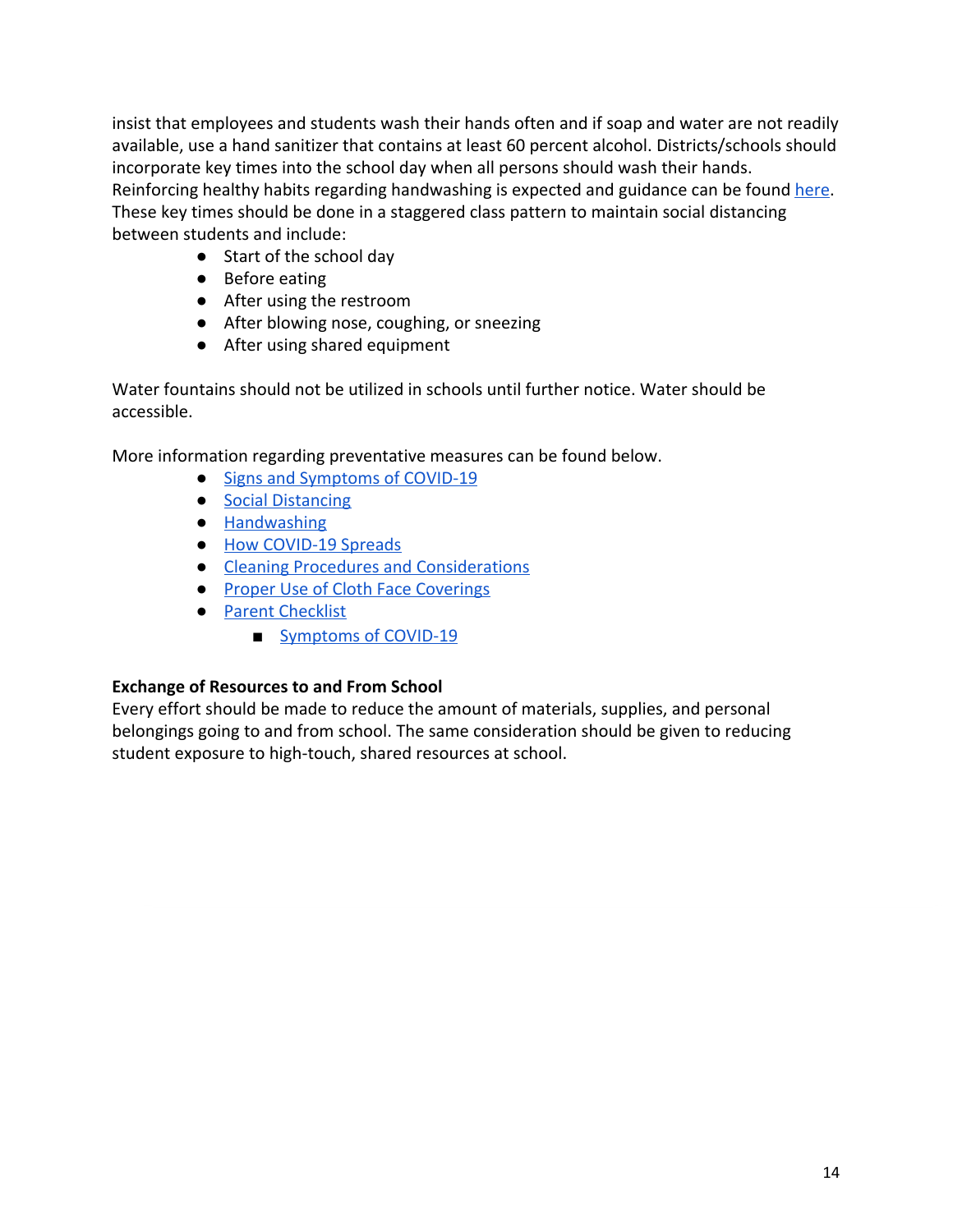### <span id="page-14-0"></span>**Social Distancing in the School Environment**

The following are measures that districts/schools can take to increase social distancing while still maintaining a level of face-to-face instruction. Once the district/school creates protocols, they should be communicated to parents, students, staff and the public. The district/school should note these protocols may evolve as they are implemented, and more information is obtained about COVID-19.

### **Review optional educational programming for alternatives that meet the needs of all students:**

- Schedule specified groups of students to attend in-person school on alternate days or half days to minimize the number of students in the building. Those students not attending in-person should be expected to engage in remote/continuous learning.
- Consider year-round schooling with alternating breaks to minimize the numbers of students in the building at any time.
- Provide in-person instruction to elementary students and increase distance learning opportunities for secondary grade levels.
- Offer both in-person and remote instruction based on student need and parent concerns.

### **Review course sizes, structure, and classrooms to decrease infection:**

- Ensure that student and staff groupings are as static as possible by having the same group of children stay with the same staff as much as possible.
- Close communal use spaces such as dining halls and playgrounds if possible. Otherwise, stagger use and disinfect in between use.
- Reorganize P.E., choir, band, orchestra, and other large classes to allow for smaller classes, social distancing, and other precautions.
- Eliminate or reorganize assemblies, field trips, registrations, orientations, round-ups, and other large gatherings to allow for social distancing.
- Alternate recess to minimize the number of students on the playground, encourage social distancing, and allow time to disinfect equipment between uses.
- Increase space between students during in-person instruction.
- Move classes outdoors whenever possible.
- Rearrange desks to increase space between students.
- Face desks in the same direction.
- Require students to remain seated in the classroom and assign seats.
- Eliminate activities that combine classes or grade levels.
- Eliminate or minimize whole staff gatherings/meetings.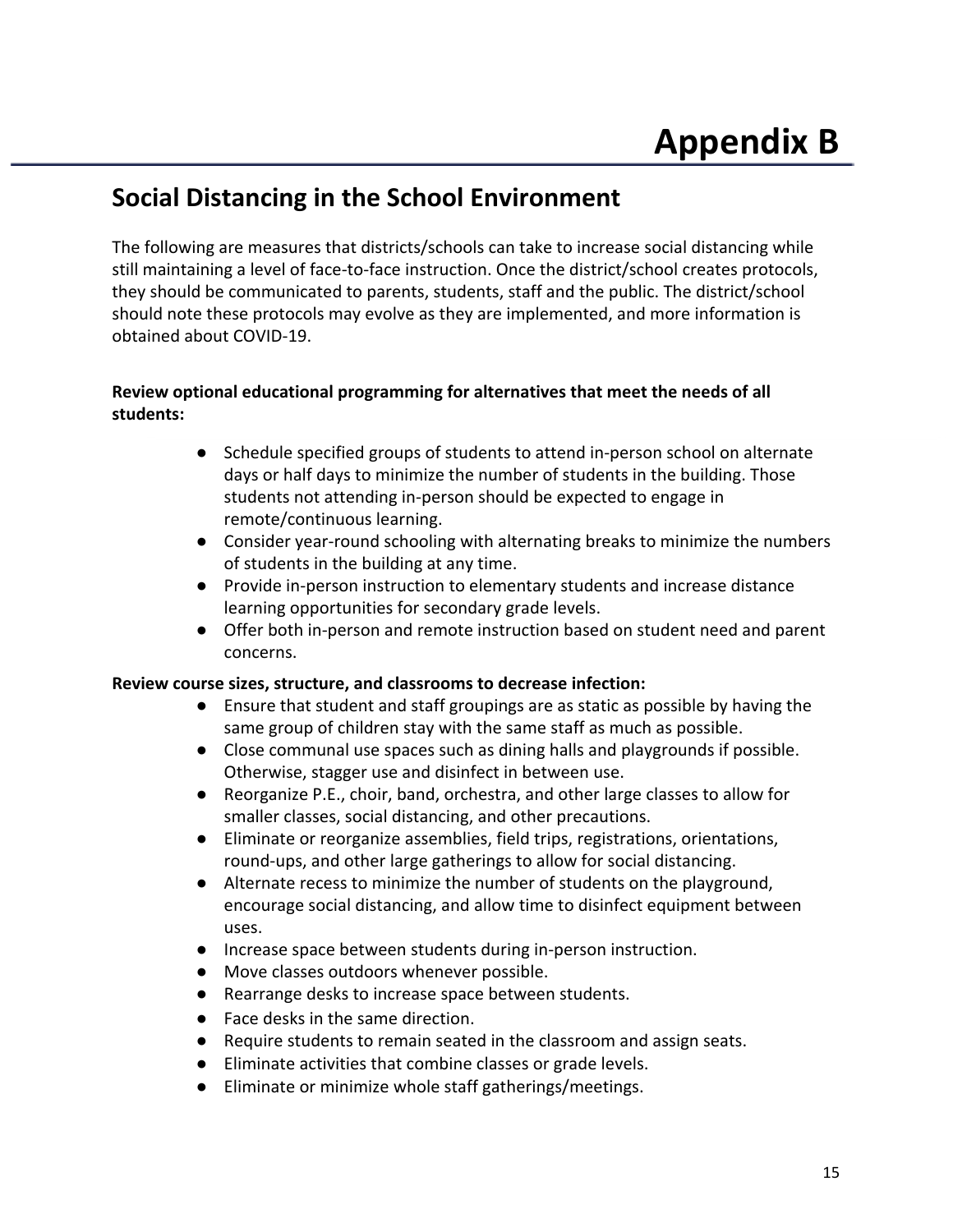- Eliminate or minimize students traveling to different buildings to receive services.
- Eliminate or minimize employees traveling between buildings.
- Consider broadcasting in-class instruction to multiple locations to allow students to spread out and/or learn from home.
- Consider a homeroom stay-in-place system where teachers rotate, as opposed to the students changing classrooms.
- Limit or eliminate classroom visitors.
- Ensure adequate supplies to minimize sharing of high touch materials to the extent possible (art supplies, equipment, etc. assigned to a single child) or limit use of supplies and equipment by one group of children at a time and clean and disinfect between uses.
- Avoid or minimize the sharing of electronic devices, toys, books, art supplies, and other games or learning aids when possible.
- Discourage the use of attendance awards or perfect attendance incentives for students.

### **Review nutrition service procedures to minimize exposure:**

If a cafeteria or group dining room is typically used, meals should ideally be served in classrooms instead. Programs should not participate in family style meals and should practice social distancing during meal times. Static groups should be maintained during meal times. Bagged or boxed meals with all necessary utensils, condiments, napkins, etc. included would be the preferred method. In addition, prior to any meal service, all children should utilize hand washing or sanitizing to ensure safe eating practices.

- Eliminate self-serve food items.
- Napkins and silverware (disposable if possible) are provided directly by staff, not for individuals to grab.
- Install engineering controls such as sneeze guards in cafeteria serving lines.
- Plan to serve medically fragile students separately from other students.
- Place tape marks on the floor to promote social distancing while waiting in line.
- Prohibit food-sharing.
- Classroom party items should be commercially prepared and prepackaged.
- Limit cash transactions. Staff handling cash should not also handle food.
- Implement a policy prohibiting eating on the bus unless medically necessary.
- Provide hand sanitizer during vending machine use and clean vending machines regularly.
- PPE should be provided to all food service staff, including students preparing and serving food.
- Work with local health department officials to comply with all requirements for your county.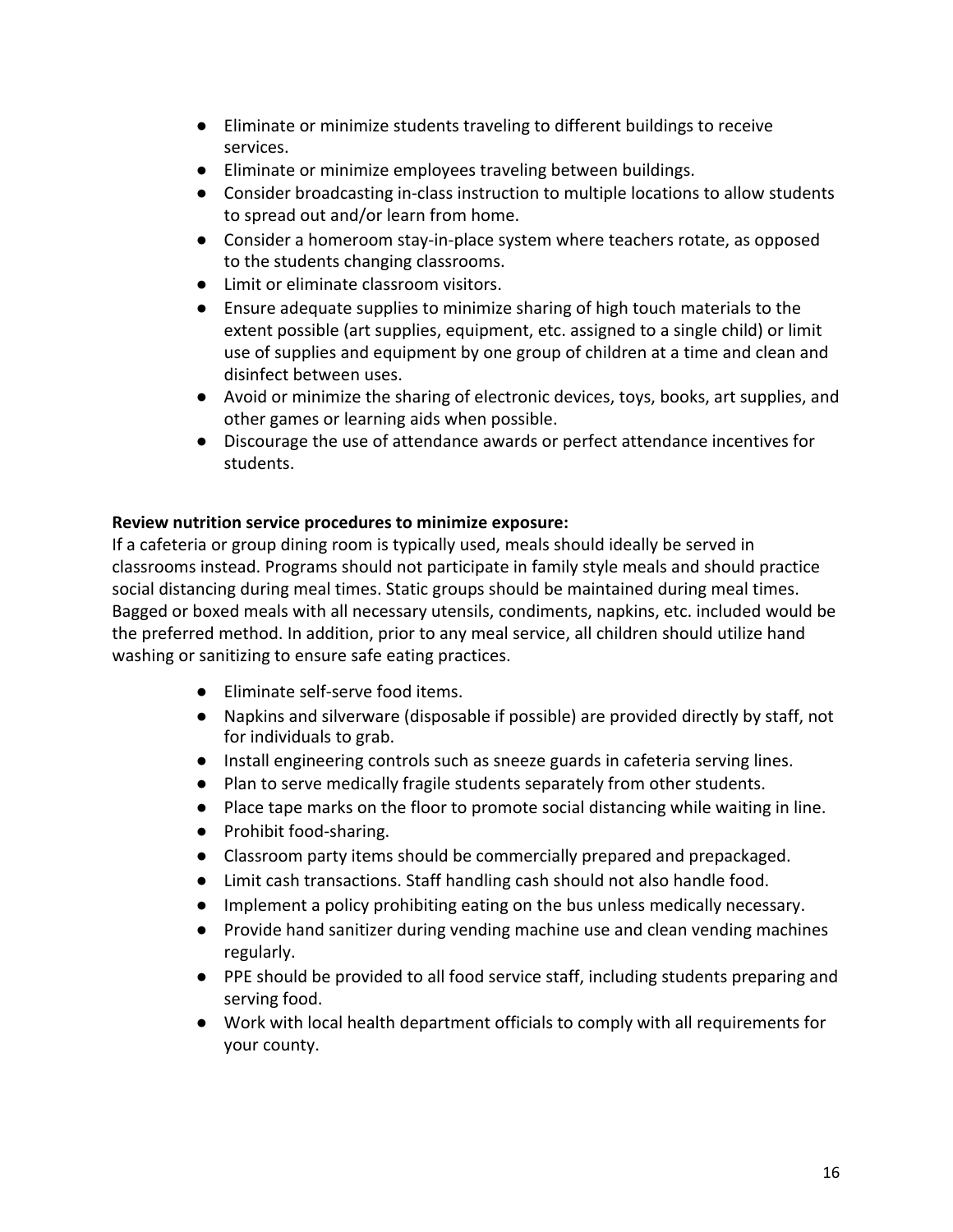### **Implement measures to decrease students congregating in one location:**

- Assign students to use different entrances or create directional paths.
- Stagger drop-off and pick-up processes.
- Stagger times that classes are released.
- Require students to stay in an assigned section of the schoolyard or playground as opposed to mingling with other classes.
- Schedule restroom breaks to avoid overcrowding.
- Rearrange furniture to avoid clustering in common areas.
- In locations where students line up, place tape marks on the floor to indicate appropriate social distancing.

### **Implement measures to decrease employees congregating in one location:**

- Limit usage of the staff/teacher's lounge.
- Encourage virtual meetings.
- Make alternate plans for whole staff gatherings.
- Rearrange workstations to encourage social distancing.

### **Take measures so persons exposed can be more easily traced by the health department:**

- Use assigned seating when possible.
- Use sign-in sheets for in-person meetings to document attendees.
- Keep accurate records of any persons other than students and staff entering the building, their reason for entering, and the locations in the building to which they travel.

### **Minimize or eliminate the need for people to be in the building other than necessary employees and students:**

- Restrict vendor access to the school to times when students are not present.
- Prohibit family visits or minimize visits.
- Restrict the number of people in the school building who are not students or staff to a minimal number and ensure that someone is assigned to enforce the rules.
- Post lowered revised maximum occupancy numbers.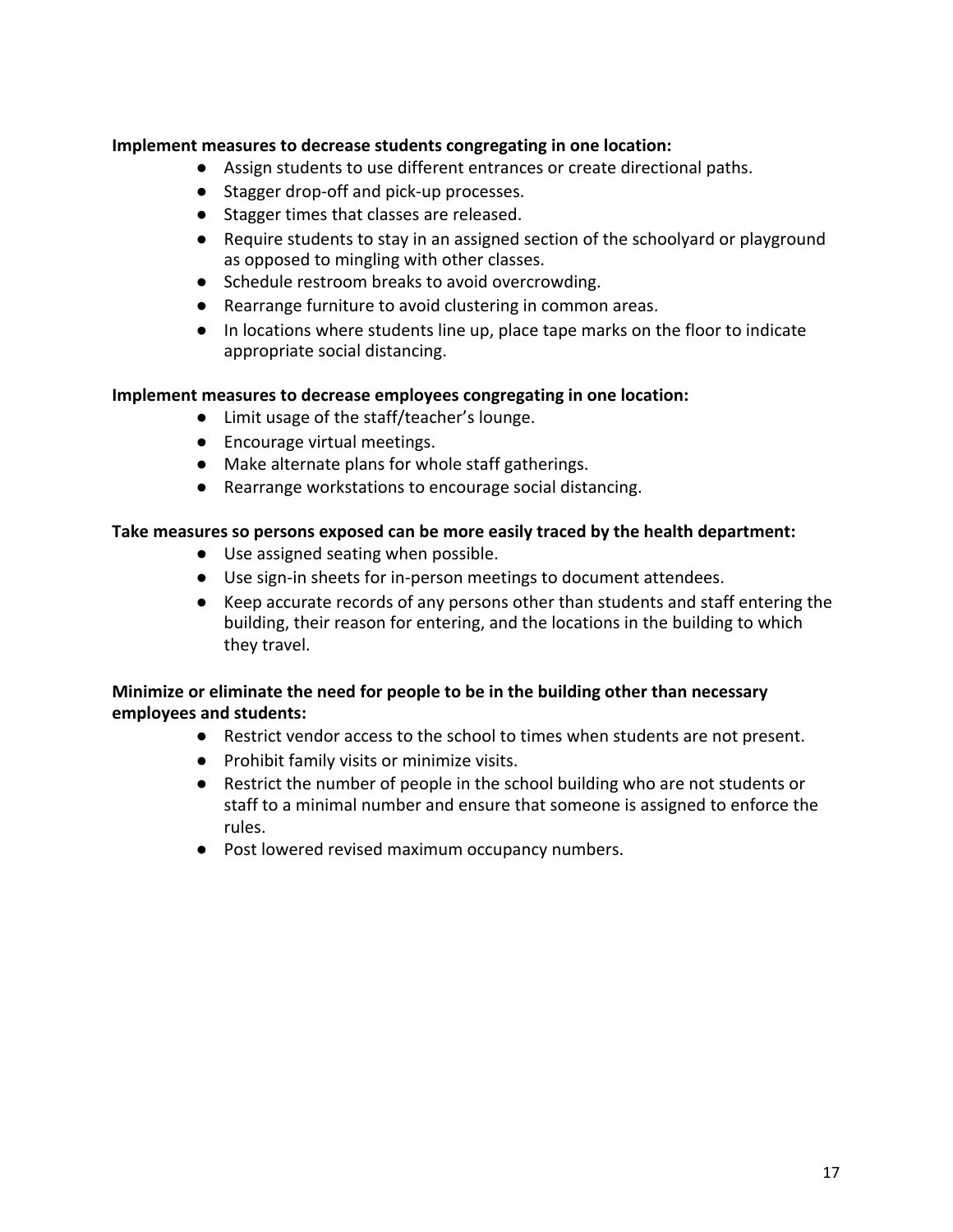### <span id="page-17-0"></span>**Indiana's Extra-Curricular and Co-Curricular Re-entry Considerations**

Unique requirements for a district/school's region or county must be followed regardless of the phase defined below. In addition, given the fluid situation of COVID-19, these considerations are subject to change. Read the phases carefully as the considerations are gradually expanded in many areas.

### **Phase I: July 6-July 19**

- Student athletes should be limited to 15 hours per week on campus.
- Individual student athletes are limited to 15 total hours of school contact activity per calendar week. (The Sunday Rule will be enforced)
- School contact activity includes conditioning and sport-specific activities.
- No sport may have more than two activity days per calendar week. Each sport must register their activity days in the office of the Athletic Director at least 10 days in advance. Sport-specific activity days may not occur on consecutive calendar days.
- Activity days are limited to three hours per day. (Six hours per calendar week.)
- Conditioning is limited to four days per week. Conditioning sessions may be held multiple times each day, each session limited to two hours. Student athletes may attend only one conditioning session per day.
- **ALL SUMMER ACTIVITIES ARE VOLUNTARY**
- All State and local guidelines for group limitations must be followed and social distancing is encouraged.
- Any student who prefers to wear a face covering for activities should be allowed, if doing so will not cause a health risk.
- Students, when not engaging in vigorous activity and when practical, should wear face coverings. See [Appendix A](https://docs.google.com/document/d/1Pr810TJJvDNup4SwWf4Gpi0t7v-JhQQ-RwuzdsdHQF8/edit#heading=h.tarkiss5j195).
- Non-students, including coaches, medical-related staff, directors, security staff, supervisors, etc. should wear face coverings at all times unless under rigorous activity or poses a health risk. See [Appendix A.](https://docs.google.com/document/d/1Pr810TJJvDNup4SwWf4Gpi0t7v-JhQQ-RwuzdsdHQF8/edit#heading=h.tarkiss5j195)
- Only essential student athletes, student participants, coaches, medical staff, related supervisors, directors, and security should be in attendance.
- Consideration should be given to [vulnerable individuals](https://www.cdc.gov/coronavirus/2019-ncov/need-extra-precautions/people-at-higher-risk.html) and it is encouraged for those individuals to seek medical guidance regarding his/her individual level of participation.
- An alternate command structure for coaching staff should be established in case of illness.
- Prior to participation, all first-time student athletes are required to have an IHSAA pre-participation physical for the upcoming school year. Returning student athletes are not required to obtain a new IHSAA pre-participation physical, but should provide a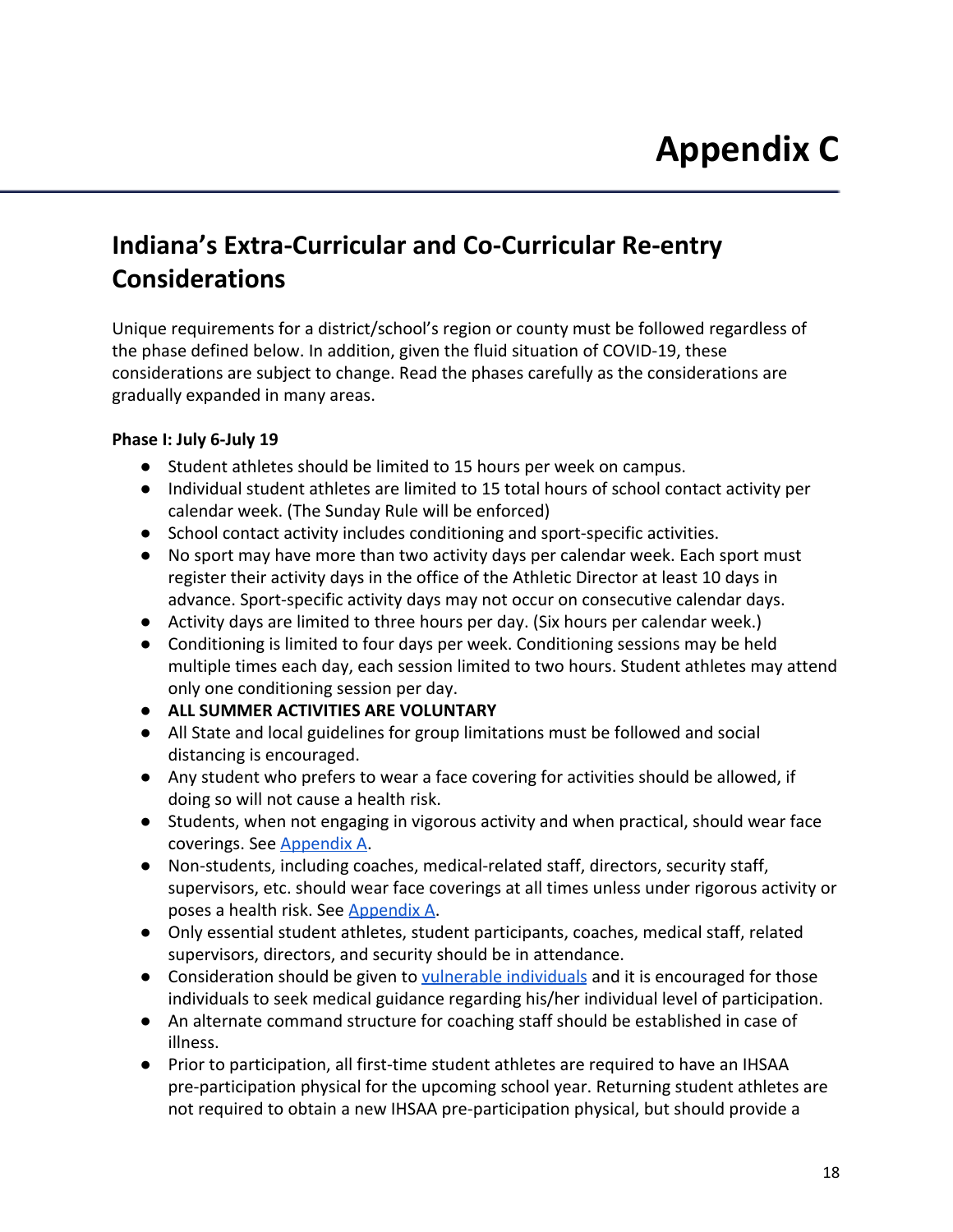[2020-21 IHSAA Health History Update Questionnaire and Consent & Release Certificate](https://drive.google.com/file/d/1pX0czAG5I3kiKZwgaIAJ6nKRVRBqypS5/view) prior to participation.

- All students and staff [should be trained](https://www.cdc.gov/coronavirus/2019-ncov/communication/print-resources.html?Sort=Date%3A%3Adesc) and screened for signs/symptoms of COVID-19 prior to participating in workouts, rehearsals, or practices. See Appendix A.
	- Any person with COVID-19-related symptoms should not be allowed to take part in workouts, rehearsals, or practices and should contact his or her primary care provider or other appropriate healthcare professional.
		- The State [website](https://www.coronavirus.in.gov/2524.htm) has a list of over 200 testing facilities, their location and hours of operation. This list is updated frequently.
	- Any person with a positive COVID-19 test shall trigger the established predetermined thresholds for mitigation strategies by following ISDH's recommendation to work with your local health department in following the CDC guidance which can be found [here](https://www.cdc.gov/coronavirus/2019-ncov/community/schools-childcare/guidance-for-schools-h.pdf). Reference page 3, "When a confirmed case has entered a school, regardless of community transmission."
	- Coaches must track COVID-19 impacted attendance and report to district/school administration.
	- Follow specific return to school protocol in reference to participation for student athletes or staff members who no longer test positive and/or no longer display symptoms of COVID-19. See [Appendix A](https://docs.google.com/document/d/1Pr810TJJvDNup4SwWf4Gpi0t7v-JhQQ-RwuzdsdHQF8/edit#heading=h.tarkiss5j195), reference *Return to School After Exclusion.*
	- Districts/schools are encouraged to [post signs](https://www.cdc.gov/coronavirus/2019-ncov/communication/print-resources.html?Sort=Date%3A%3Adesc) displaying symptoms to educate students.
- **●** Individuals should wash their hands for a minimum of 20 seconds with warm water and soap before touching any surfaces or participating. If this is not possible, hand sanitizer should be plentiful and available to individuals as they transfer from place to place.
- **●** Locker rooms should not be utilized. Students should report to their activity in proper gear and immediately return home to shower at the conclusion. Restrooms should remain available for student athletes and athletic staff, however social distancing is encouraged.
- **●** Gathering sizes should be decreased as much as possible to reduce risk. Workouts should be conducted in defined, smaller groups of students with the same students always together. Reduce gathering size by half capacity in large areas (weight room, band rooms, wrestling rooms, etc.).
- $\bullet$  The goal of social distancing is defined by the [CDC.](https://www.cdc.gov/coronavirus/2019-ncov/prevent-getting-sick/social-distancing.html) If it is not possible to follow these guidelines indoors or outdoors, then create as much distance as possible. It is recommended that participants and coaches wear face coverings when distancing is limited and the individual is not participating in rigorous activity. For sidelines, benches, or other holding areas, consider establishing protocol as a guide for students and coaches. The goal and expectation is no contact.
- Consider scheduling adjustments to reduce the number of events, duration, and/or participants present.
- Cleaning schedules should be created and implemented for all facilities and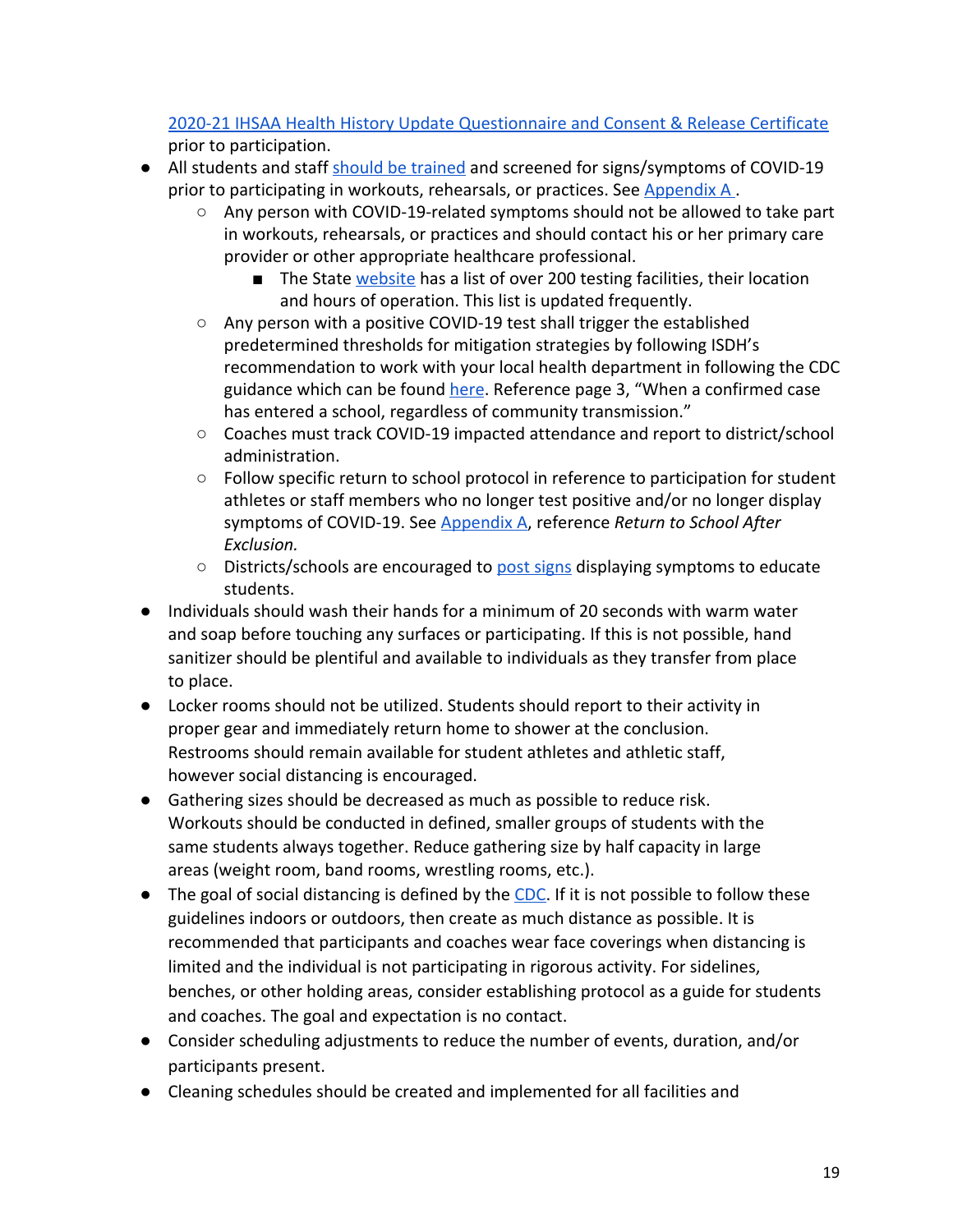equipment to mitigate any communicable diseases. Review the plan and supply inventory to thoroughly clean and disinfect prior to and after usage following [CDC,](https://www.cdc.gov/coronavirus/2019-ncov/community/pdf/Reopening_America_Guidance.pdf) [EPA](https://www.cdc.gov/coronavirus/2019-ncov/community/pdf/Reopening_America_Guidance.pdf), and [OSHA](https://www.osha.gov/Publications/OSHA3990.pdf) guidelines. The plan should be clear on who cleans and appropriate training and PPE is provided for such.

- School activities using off-site, non-school owned facilities and equipment for related activities should work with the off-site facility provider to ensure the associated and relevant safety measures are in place. If transporting to-and-from workouts, rehearsals, or practices, transportation safety measures and cleaning regarding team or group transportation must be followed. See [Appendix E.](https://docs.google.com/document/d/1Pr810TJJvDNup4SwWf4Gpi0t7v-JhQQ-RwuzdsdHQF8/edit#)
- Appropriate clothing/shoes should be worn at all times to minimize transmission.
- No sharing of clothing, shoes, towels, or water bottles.
- Hand sanitizer should be plentiful and available at all times.
- If equipment must be shared, including sports balls, weight room facilities, non-wind instruments, etc., this equipment should be cleaned prior to use and immediately following usage. Responsibility for cleaning should be clear and appropriate training and PPE should be provided.
- Equipment such as weight benches, athletic pads, etc. having holes with exposed foam should be covered or discarded.
- Students must be expected to shower at home and wash workout clothing immediately upon returning to their home. If a student does not have a laundered uniform, he/she may not be allowed to participate in practice or competition.
- If schools launder student gear or uniforms, PPE must be available for the person in charge of laundering.
- Free weight exercises requiring a spotter cannot be conducted. Safety measures in all forms must be strictly enforced in the weight room.
- **●** For contact sports, no contact is allowed.
- Shared hydration stations (water trough, water fountains, water hose, etc.) should not be utilized except for filling individual, labeled water bottles.
- No formal competition is allowed.
- Pool usage is acceptable. Schools should take necessary steps to promote health and safety both in the water and out by social distancing and using good hygiene.
	- State and local guidelines that may determine when and how recreational water facilities may operate should be followed.

### *Phase II: July 20-August 15*

- All State and local guidelines for group limitations must be followed and social distancing is encouraged.
- Any student who prefers to wear a face covering for activities should be allowed, if doing so will not cause a health risk.
- Students, when not engaging in vigorous activity and when practical, should wear face coverings. See [Appendix A](https://docs.google.com/document/d/1Pr810TJJvDNup4SwWf4Gpi0t7v-JhQQ-RwuzdsdHQF8/edit#heading=h.tarkiss5j195).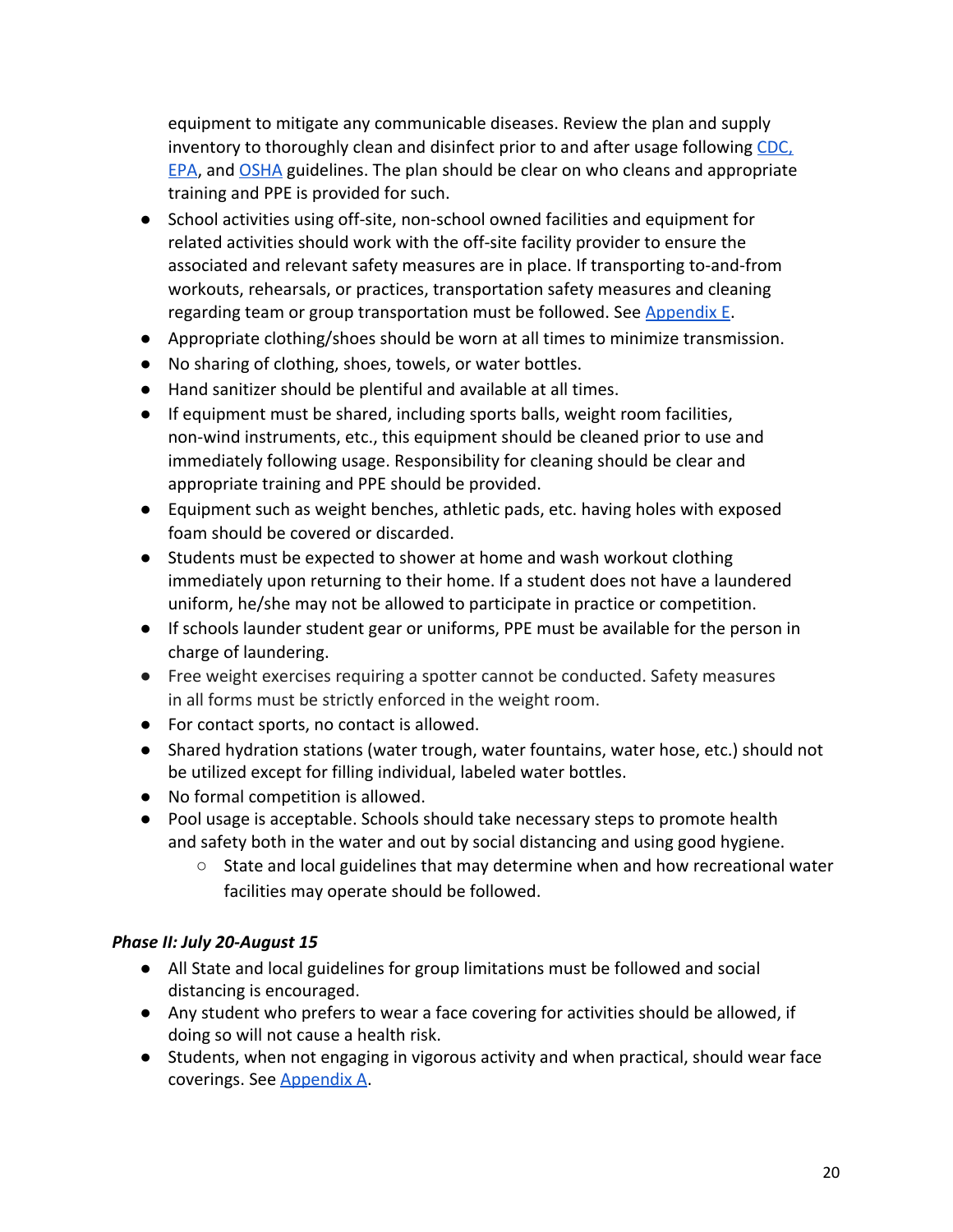- Non-students, including coaches, medical-related staff, directors, security staff, supervisors, etc. should wear face coverings at all times unless under rigorous activity or poses a health risk. See [Appendix A.](https://docs.google.com/document/d/1Pr810TJJvDNup4SwWf4Gpi0t7v-JhQQ-RwuzdsdHQF8/edit#heading=h.tarkiss5j195)
- Only essential student athletes, student participants, coaches, medical staff, related supervisors, directors, and security should be in attendance.
- Consideration should be given to [vulnerable individuals](https://www.cdc.gov/coronavirus/2019-ncov/need-extra-precautions/people-at-higher-risk.html) and it is encouraged for those individuals to seek medical guidance regarding his/her individual level of participation.
- An alternate command structure for coaching staff should be established in case of illness.
- Prior to participation, all first-time student athletes are required to have an IHSAA pre-participation physical for the upcoming school year. Returning student athletes are not required to obtain a new IHSAA pre-participation physical, but should provide a [2020-21 IHSAA Health History Update Questionnaire and Consent & Release Certificate](https://drive.google.com/file/d/1pX0czAG5I3kiKZwgaIAJ6nKRVRBqypS5/view) prior to participation.
- All students and staff [should be trained](https://www.cdc.gov/coronavirus/2019-ncov/communication/print-resources.html?Sort=Date%3A%3Adesc) and screened for signs/symptoms of COVID-19 prior to participating in workouts, rehearsals, or practices. See Appendix A.
	- Any person with COVID-19-related symptoms should not be allowed to take part in workouts, rehearsals, or practices and should contact his or her primary care provider or other appropriate healthcare professional.
		- The State [website](https://www.coronavirus.in.gov/2524.htm) has a list of over 200 testing facilities, their location and hours of operation. This list is updated frequently.
	- Any person with a positive COVID-19 test shall trigger the established predetermined thresholds for mitigation strategies by following ISDH's recommendation to work with your local health department in following the CDC guidance which can be found [here](https://www.cdc.gov/coronavirus/2019-ncov/community/schools-childcare/guidance-for-schools-h.pdf). Reference page 3, "When a confirmed case has entered a school, regardless of community transmission."
	- Coaches must track COVID-19 impacted attendance and report to district/school administration.
	- Follow specific return to school protocol in reference to participation for student athletes or staff members who no longer test positive and/or no longer display symptoms of COVID-19. See [Appendix A](https://docs.google.com/document/d/1Pr810TJJvDNup4SwWf4Gpi0t7v-JhQQ-RwuzdsdHQF8/edit#heading=h.tarkiss5j195), reference *Return to School After Exclusion.*
	- $\circ$  Districts/schools are encouraged to [post signs](https://www.cdc.gov/coronavirus/2019-ncov/communication/print-resources.html?Sort=Date%3A%3Adesc) displaying symptoms to educate students.
- Individuals should wash their hands for a minimum of 20 seconds with warm water and soap before touching any surfaces or participating. If this is not possible, hand sanitizer should be plentiful and available to individuals as they transfer from place to place.
- If locker rooms or meeting rooms are used, 50 percent capacity is recommended.
- Gathering sizes should be decreased as much as possible to reduce risk. Workouts should be conducted in defined, smaller groups of students with the same students always together. Reduce gathering size by half capacity in large areas (weight room, band rooms, wrestling rooms, etc.).
- $\bullet$  The goal of social distancing is defined by the [CDC.](https://www.cdc.gov/coronavirus/2019-ncov/prevent-getting-sick/social-distancing.html) If it is not possible to follow these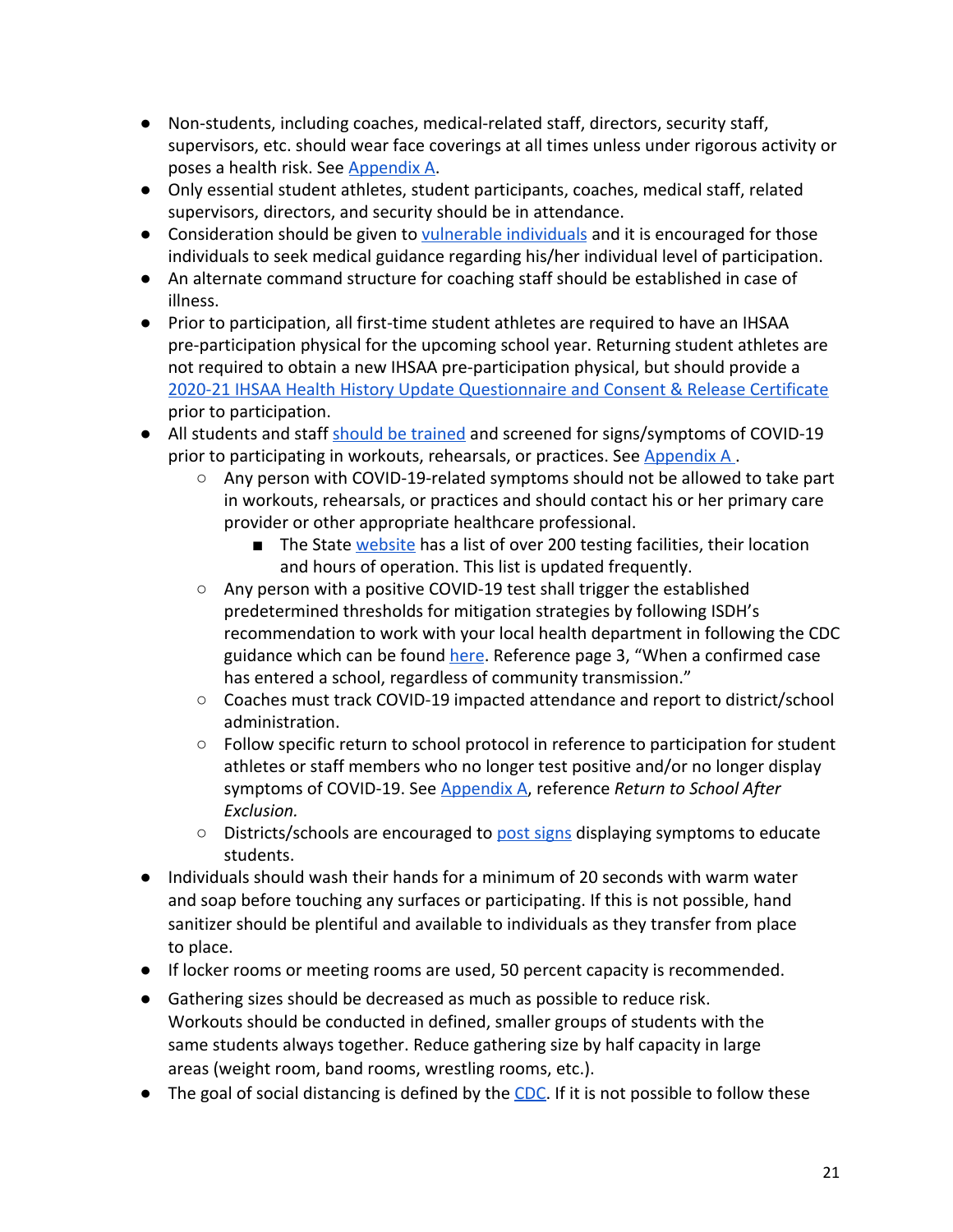guidelines indoors or outdoors, then create as much distance as possible. It is recommended that participants and coaches wear face coverings when distancing is limited and the individual is not participating in rigorous activity. For sidelines, benches, or other holding areas, consider establishing protocol as a guide for students and coaches.

- Consider scheduling adjustments to reduce the number of events, duration, and/or participants present.
- Contact is allowed as [defined by Indiana High School Athletic Association \(IHSAA\)](https://ihsaa.org/Portals/0/ihsaa/documents/about%20ihsaa/2019-20%20By%20Laws.pdf).
- Cleaning schedules should be created and implemented for all facilities and equipment to mitigate any communicable diseases. Review the plan and supply inventory to thoroughly clean and disinfect prior to and after usage following [CDC,](https://www.cdc.gov/coronavirus/2019-ncov/community/pdf/Reopening_America_Guidance.pdf) [EPA](https://www.cdc.gov/coronavirus/2019-ncov/community/pdf/Reopening_America_Guidance.pdf), and [OSHA](https://www.osha.gov/Publications/OSHA3990.pdf) guidelines. The plan should be clear on who cleans and appropriate training and PPE is provided for such.
- School activities using off-site, non-school owned facilities and equipment for related activities should work with the off-site facility provider to ensure the associated and relevant safety measures are in place. If transporting to-and-from workouts, rehearsals, or practices, transportation safety measures and cleaning regarding team or group transportation must be followed. See [Appendix E.](https://docs.google.com/document/d/1Pr810TJJvDNup4SwWf4Gpi0t7v-JhQQ-RwuzdsdHQF8/edit#)
- Appropriate clothing/shoes should be worn at all times to minimize transmission.
- No sharing of clothing, shoes, towels, or water bottles.
- Hand sanitizer should be plentiful and available at all times.
- If equipment must be shared, including sports balls, weight room facilities, non-wind instruments, etc., should be cleaned prior to use and immediately following usage. Responsibility for cleaning should be clear and appropriate training and PPE should be provided.
- Any equipment such as weight benches, athletic pads, etc. having holes with exposed foam should be covered or discarded.
- Students must be expected to shower at school or at home and wash workout clothing immediately upon returning to their home. If a student does not have a laundered uniform, he/she may not be allowed to participate in practice or competition.
- If schools launder student gear or uniforms, PPE must be available for the person in charge of laundering.
- Free weight exercises requiring a spotter can be conducted. Safety measures in all forms must be strictly enforced in the weight room.
- Celebratory and sportsmanship acts that involve contact should be prohibited.
- Shared hydration stations (water trough, water fountains, water hose, etc.) should not be utilized except for filling individual, labeled water bottles.
- Pool usage is acceptable. Schools should take necessary steps to promote health and safety both in the water and out by social distancing and using good hygiene.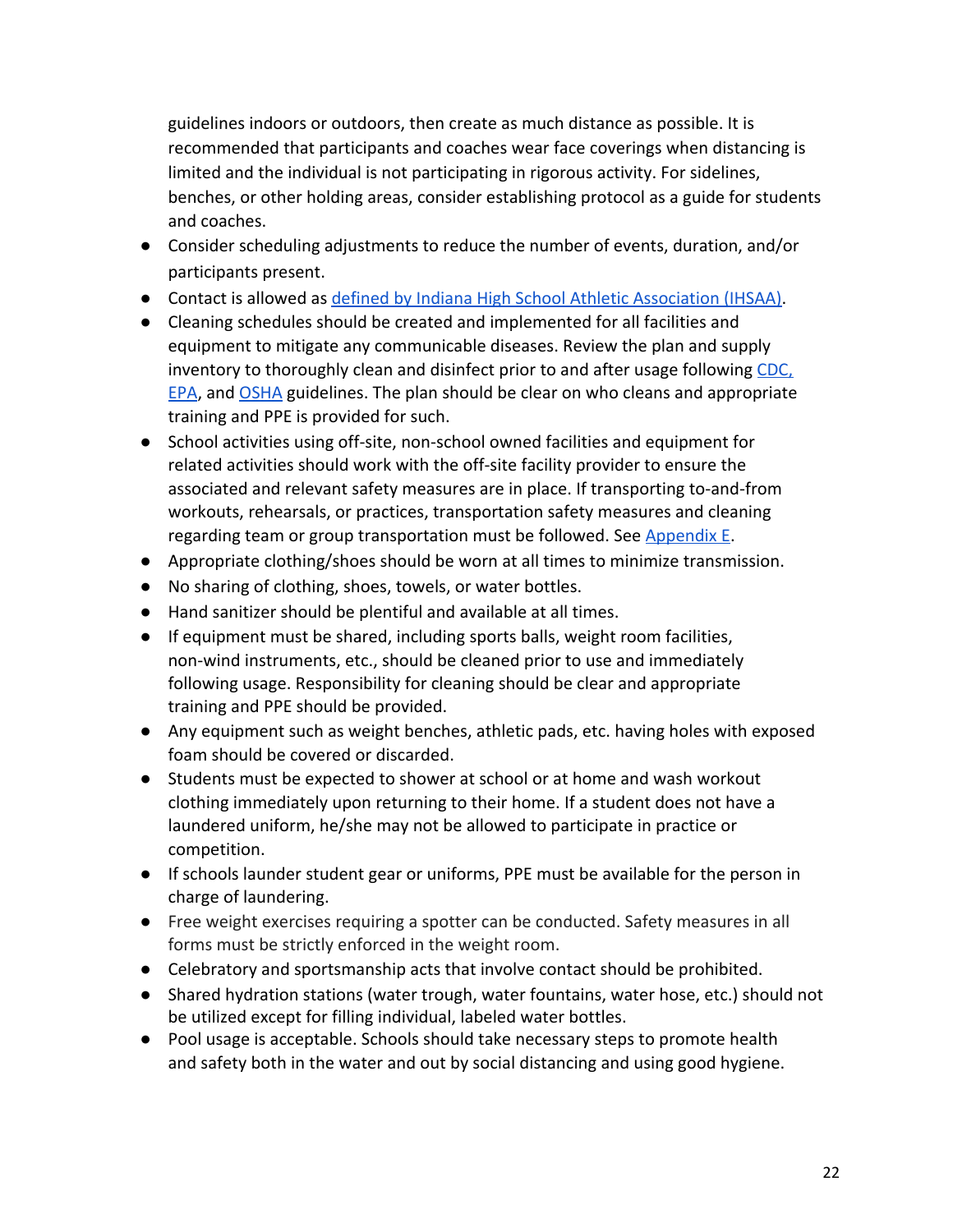- State and local guidelines that may determine when and how recreational water facilities may operate should be followed.
- No formal competition is allowed with the exception of girls golf.

### *Phase III: August 15*

- All State and local guidelines for group limitations must be followed and social distancing is encouraged.
- Any student who prefers to wear a face covering for activities should be allowed, if doing so will not cause a health risk.
- Students, when not engaging in vigorous activity and when practical, should wear face coverings. See [Appendix A](https://docs.google.com/document/d/1Pr810TJJvDNup4SwWf4Gpi0t7v-JhQQ-RwuzdsdHQF8/edit#heading=h.tarkiss5j195).
- Non-students, including coaches, medical-related staff, directors, security staff, supervisors, etc. should wear face coverings at all times unless under rigorous activity or poses a health risk. See [Appendix A.](https://docs.google.com/document/d/1Pr810TJJvDNup4SwWf4Gpi0t7v-JhQQ-RwuzdsdHQF8/edit#heading=h.tarkiss5j195)
- Consideration should be given to [vulnerable individuals](https://www.cdc.gov/coronavirus/2019-ncov/need-extra-precautions/people-at-higher-risk.html) and it is encouraged for those individuals to seek medical guidance regarding his/her individual level of participation.
- An alternate command structure for coaching staff should be established in case of illness.
- Prior to participation, all first-time student athletes are required to have an IHSAA pre-participation physical for the upcoming school year. Returning student athletes are not required to obtain a new IHSAA pre-participation physical, but should provide a [2020-21 IHSAA Health History Update Questionnaire and Consent & Release Certificate](https://drive.google.com/file/d/1pX0czAG5I3kiKZwgaIAJ6nKRVRBqypS5/view) prior to participation.
- All students and staff [should be trained](https://www.cdc.gov/coronavirus/2019-ncov/communication/print-resources.html?Sort=Date%3A%3Adesc) and screened for signs/symptoms of COVID-19 prior to participating in workouts, rehearsals, or practices. See Appendix A.
	- Any person with COVID-19-related symptoms should not be allowed to take part in workouts, rehearsals, or practices and should contact his or her primary care provider or other appropriate healthcare professional.
		- The state [website](https://www.coronavirus.in.gov/2524.htm) has a list of over 200 testing facilities, their location and hours of operation. This list is updated frequently.
	- Any person with a positive COVID-19 test shall trigger the established predetermined thresholds for mitigation strategies by following ISDH's recommendation to work with your local health department in following the CDC guidance which can be found [here](https://www.cdc.gov/coronavirus/2019-ncov/community/schools-childcare/guidance-for-schools-h.pdf). Reference page 3, "When a confirmed case has entered a school, regardless of community transmission."
	- Coaches must track COVID-19 impacted attendance and report to district/school administration.
	- Follow specific return to school protocol in reference to participation for student athletes or staff members who no longer test positive and/or no longer display symptoms of COVID-19. See [Appendix A](https://docs.google.com/document/d/1Pr810TJJvDNup4SwWf4Gpi0t7v-JhQQ-RwuzdsdHQF8/edit#heading=h.tarkiss5j195), reference *Return to School After Exclusion.*
	- $\circ$  Districts/schools are encouraged to [post signs](https://www.cdc.gov/coronavirus/2019-ncov/communication/print-resources.html?Sort=Date%3A%3Adesc) displaying symptoms to educate students*.*
- *●* Individuals should wash their hands for a minimum of 20 seconds with warm water and soap before touching any surfaces or participating. If this is not possible, hand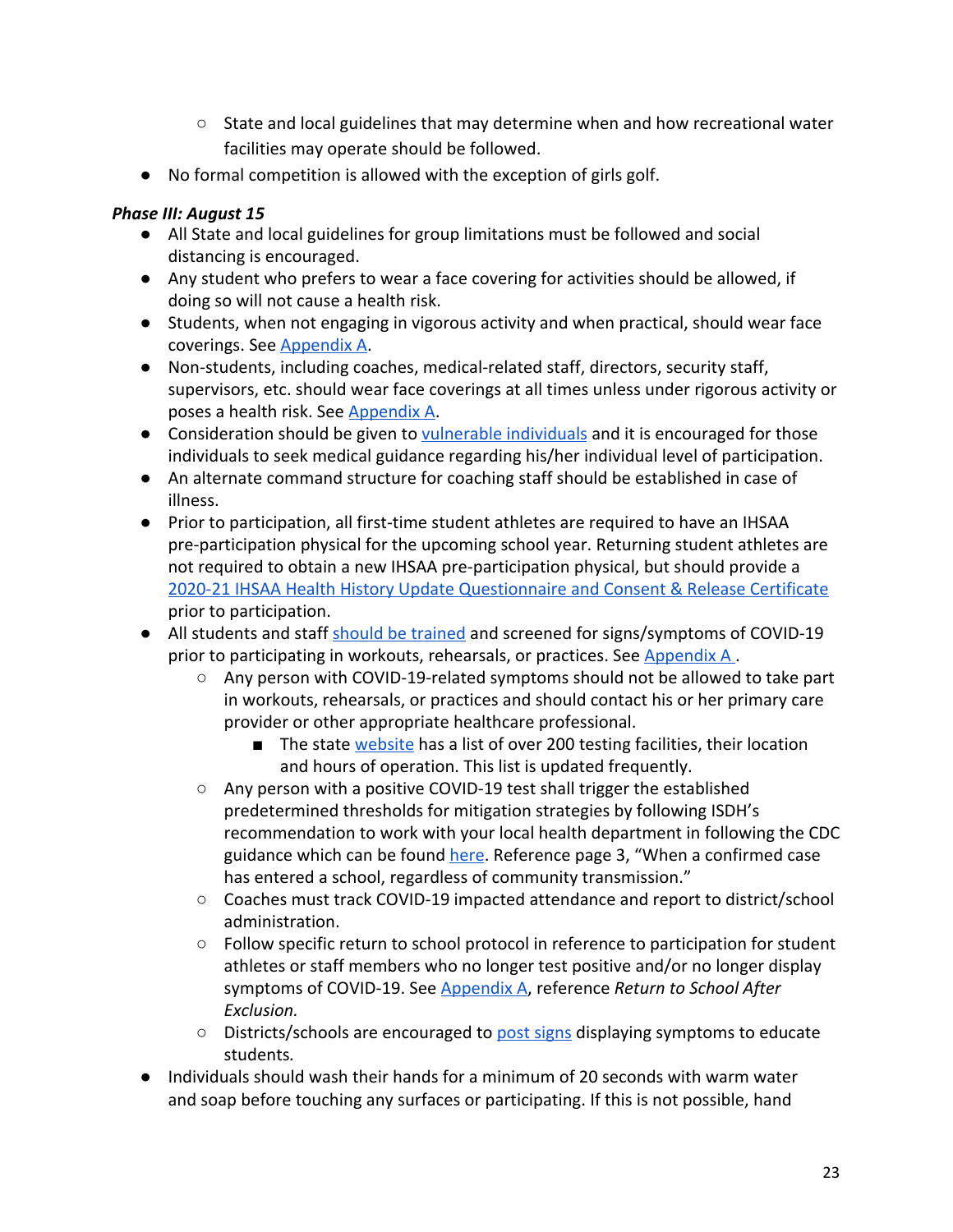sanitizer should be plentiful and available to individuals as they transfer from place to place.

- *●* If locker rooms or meeting rooms are used, 50 percent capacity is recommended. \*If the restriction to 50 percent capacity at competitive events creates a hardship and impacts the hygiene or safety of students, a 50 percent or greater capacity is allowed.
- Consider scheduling adjustments to reduce the number of events, duration, and/or participants present.
- Gathering sizes should be decreased as much as possible to reduce risk. Workouts should be conducted in defined, smaller groups of students with the same students always together. Reduce gathering size by half capacity in large areas (weight room, band rooms, wrestling rooms, etc.).
- $\bullet$  The goal of social distancing is defined by the [CDC.](https://www.cdc.gov/coronavirus/2019-ncov/prevent-getting-sick/social-distancing.html) If it is not possible to follow these guidelines indoors or outdoors, then create as much distance as possible. It is recommended that participants and coaches wear face coverings when distancing is limited and the individual is not participating in rigorous activity. Officials should be given the option to wear face coverings. For sidelines, benches, or other holding areas, consider establishing protocol as a guide for students and coaches.
- Hospitality rooms for officials should not include shared food service and should allow space for social distancing. Individual waters and pre-packaged snacks may be made available.
- Consider scheduling adjustments to reduce the number of events, duration and/or participants present.
- Cleaning schedules should be created and implemented for all facilities and equipment to mitigate any communicable diseases. Review the plan and supply inventory to thoroughly clean and disinfect prior to and after usage following [CDC,](https://www.cdc.gov/coronavirus/2019-ncov/community/pdf/Reopening_America_Guidance.pdf) [EPA](https://www.cdc.gov/coronavirus/2019-ncov/community/pdf/Reopening_America_Guidance.pdf), and [OSHA](https://www.osha.gov/Publications/OSHA3990.pdf) guidelines. The plan should be clear on who cleans and appropriate training and PPE is provided for such.
- Cleaning regarding team or group transportation must be followed. See [Appendix E.](https://docs.google.com/document/d/1Pr810TJJvDNup4SwWf4Gpi0t7v-JhQQ-RwuzdsdHQF8/edit#)
- Appropriate clothing/shoes should be worn at all times to minimize transmission.
- No sharing of clothing, shoes, towels, or water bottles.
- Hand sanitizer should be plentiful and available at all times.
- Contact should be limited to only contact necessary to compete as [defined by IHSAA](https://ihsaa.org/Portals/0/ihsaa/documents/about%20ihsaa/2019-20%20By%20Laws.pdf). Modified sportsmanship practices should be observed.
- If equipment must be shared, including sports balls, weight room facilities, non-wind instruments, etc., this equipment should be cleaned prior to use and immediately following usage. Responsibility for cleaning should be clear and appropriate training and PPE should be provided.
- Any equipment such as weight benches, athletic pads, etc. having holes with exposed foam should be covered or discarded.
- Students must be expected to shower at school or at home and wash workout clothing immediately upon returning to their home. If a student does not have a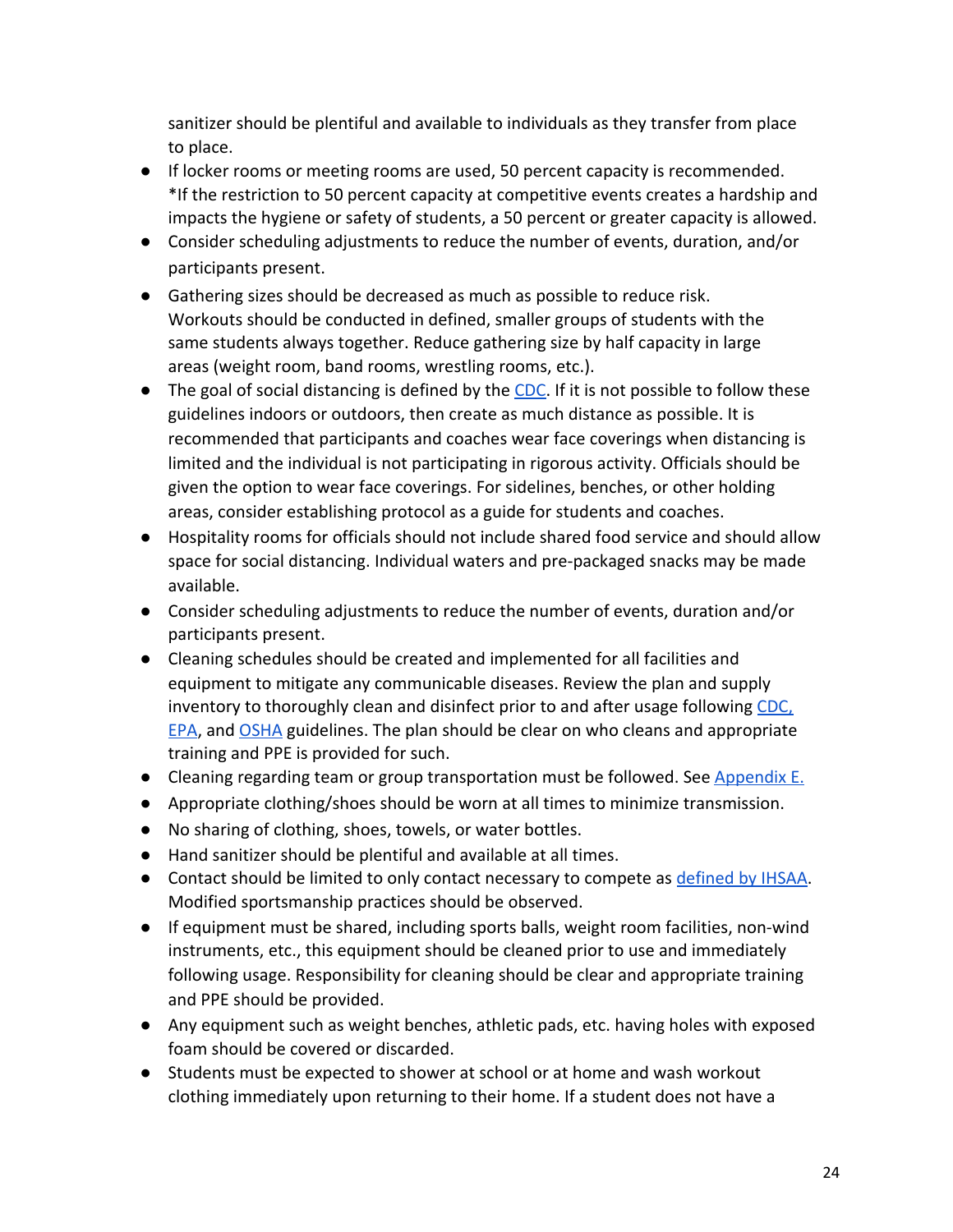laundered uniform, he/she may not be allowed to participate in practice or competition.

- If schools launder student gear or uniforms, PPE must be available for the person in charge of laundering.
- Shared hydration stations (water trough, water fountains, water hose, etc.) should not be utilized except for filling individual, labeled water bottles.
- Pool usage is acceptable. Schools should take necessary steps to promote health and safety both in the water and out by social distancing and using good hygiene.
	- State and local guidelines that may determine when and how recreational water facilities may operate should be followed.
- Competition may begin.
- Spectators, media, and vendors can be present but should implement social distancing and follow established mass gathering guidelines.
- Concessions may be sold if food handlers and cashiers use appropriate PPE and only prepared, prepackaged food is available.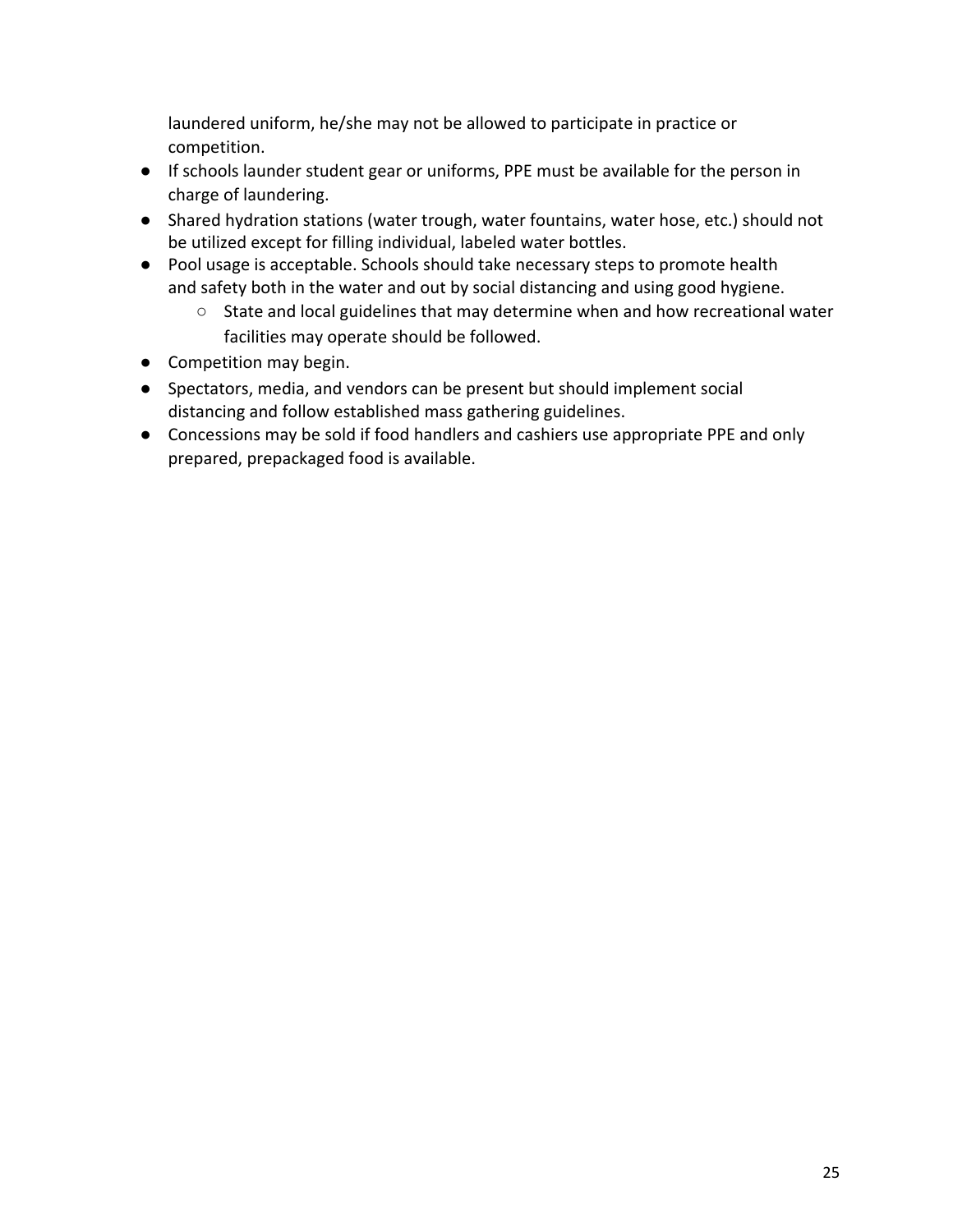### <span id="page-25-0"></span>**Special Education Overview**

Districts and schools should continue to collaborate, share information, and review plans with local health officials to help protect the whole school community, including those with special health needs. District and school plans should be designed to complement other community mitigation strategies to protect high-risk populations, and the community's healthcare system, and minimize disruption to teaching and learning, while protecting students and staff from social stigma and discrimination.

Districts and schools should develop a strong communication plan with families to discuss the delivery method of instruction for students with disabilities. An appropriate platform for delivery of special education-related services must be identified. Schools and districts must ensure that adequate staffing is available to meet the needs of all students with IEPs within the district.

### **Case Conferences**

### *Annual Case Reviews*

At this time, there has been no waiver of the requirement to convene the case conference committee (CCC) annually to conduct the annual case review (ACR) consistent with the requirements of 511 IAC 7-42-5(a)(2). Districts and schools must conduct the ACR within the one year timeline, regardless of school closure status.

### *Case Conference Committee Meetings to Review and Revise the IEP*

As schools and districts plan to reopen buildings to provide in-person instruction, CCC meetings with parents should be scheduled to review the provision of services and the educational progress of each student. Discussion should determine whether or not there is a need to adjust the frequency or duration of services.

Educational needs can be measured by considering:

- Whether the student participated in continuous learning opportunities provided by the school and district during the COVID-19 school building closure;
- Parent observations of the student's learning during the continuous learning opportunities provided by the school or district;
- Teacher observations of the student's learning in the continuous learning opportunities provided by the school or district;
- Whether there were services identified in the student's IEP prior to the school closure that the school or district was unable to provide during the building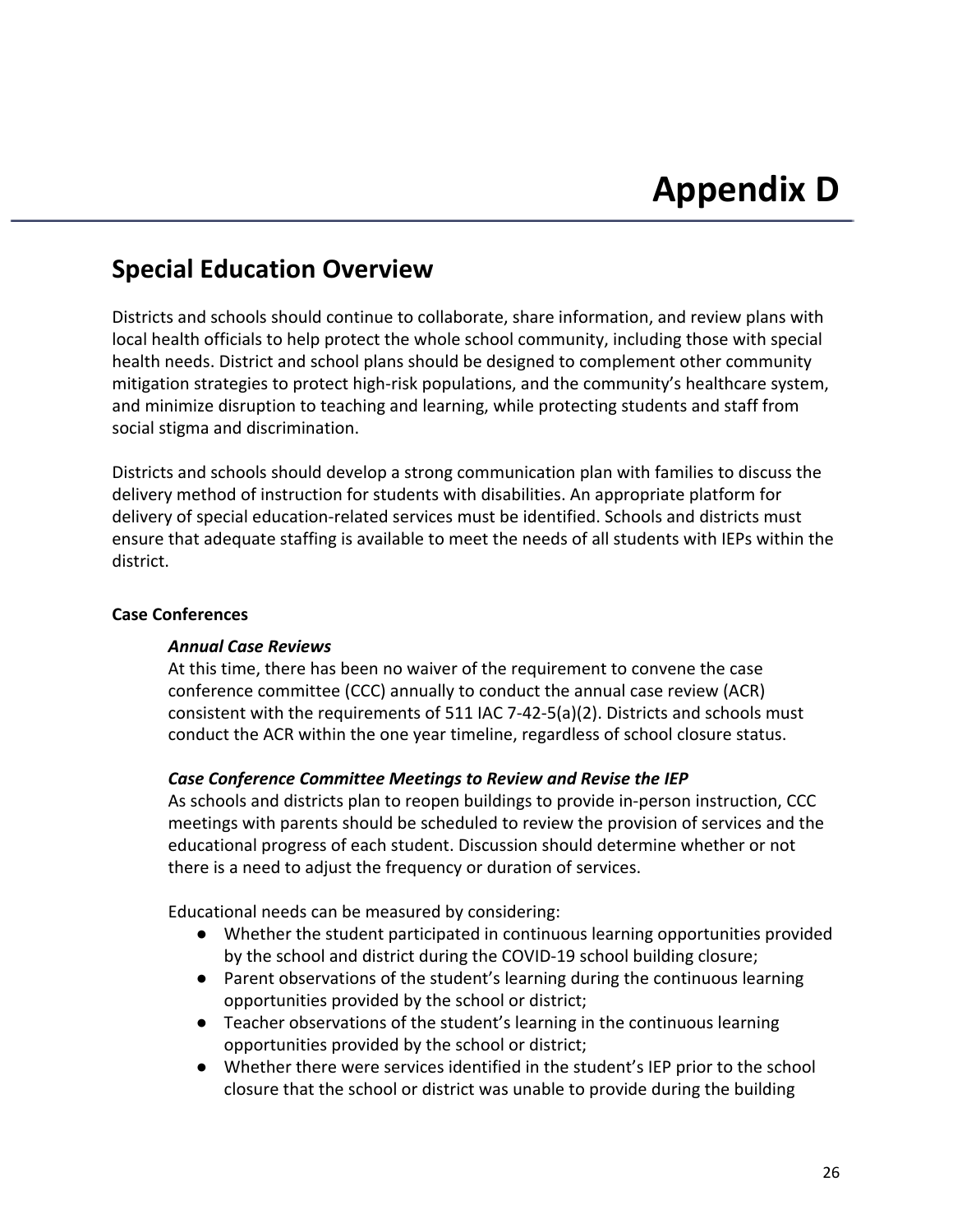closure due to restrictions on in-person services;

- Whether the student continued making progress toward meeting his/her IEP goals;
- Whether the student experienced any additional or new social-emotional health issues during building closure and re-entry;
- Whether the student experienced any regression during the period of school building closure.

### *Future Services/Compensatory Services*

The United States Department of Education (USED) has advised, "[A]n IEP Team and, as appropriate to an individual student with a disability, the personnel responsible for ensuring Free and Public Education (FAPE) to a student for the purposes of Section 504, would be required to make an individualized determination as to whether compensatory services are needed under applicable standards and requirements." QA-1 *Questions and Answers on Providing Services to Children with Disabilities During the Coronavirus Disease 2019 Outbreak* (USED March 12, 2020).

This does not mean schools must immediately offer compensatory services to all students with IEPs; rather, it requires the CCC to lead a discussion of the educational needs of the student, including the potential loss of skills. Based on these individual needs, the CCC may consider the appropriateness of collecting data for an agreed-upon time following the student's return to school and subsequently reconvening to discuss the need for future services at that time.

It is important school staff are documenting with specificity the special education and related services being provided to students with disabilities while monitoring and tracking individual student progress. This information will be necessary to inform the CCC in making a determination as to what future services or compensatory services are necessary to ensure the provision of a FAPE.

### *Transition IEPs*

Transition assessments need to be updated annually, even during the COVID-19 pandemic. When updating transition assessments, teachers of record (TORs) may conduct assessments virtually or in person. Assessments may be administered prior to or during the CCC meeting. In all cases, assessment information needs to be documented within the Summary of Findings utilizing the SPIN method - Strengths, Preferences, Interests, and Needs. Ways to provide transition assessments virtually are available as a part of th[e](https://docs.google.com/document/d/1w403-kI3Pyaqt7-RRUPIX-o36kG012M5oOclx45AmDo/edit?usp=sharing) [eLearning Resources for Secondary Transition](https://docs.google.com/document/d/1w403-kI3Pyaqt7-RRUPIX-o36kG012M5oOclx45AmDo/edit?usp=sharing) document.

Transition services still need to be created so the school is the primary service provider. It is recommended that the narrative include in-person and remote ways to accomplish objectives and goals to accommodate for the fluidity of the COVID-19 situation.

### *CCC Meeting Method Options*

CCC meetings may be conducted virtually while school buildings are closed. See this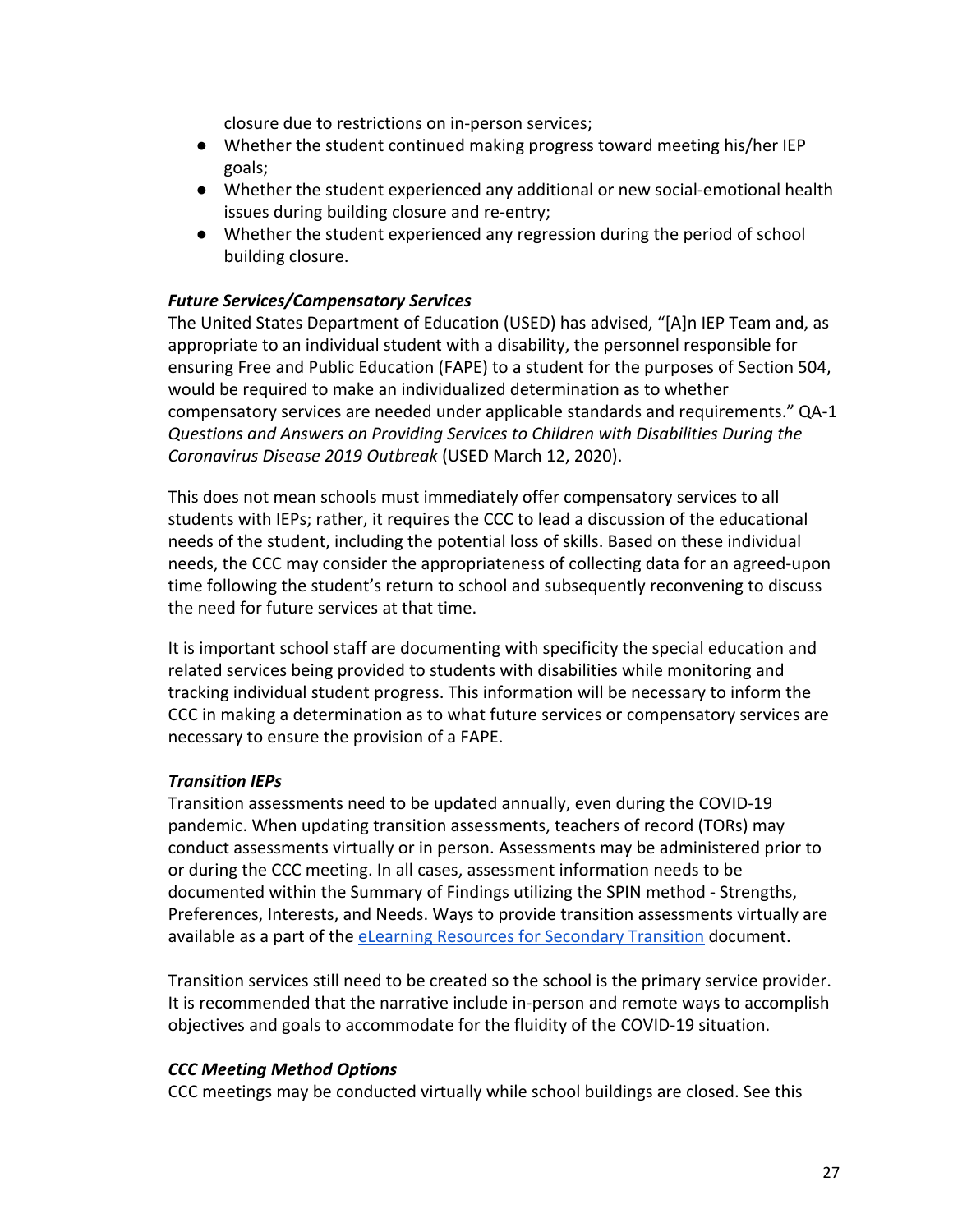[guidance document](https://www.indianaieprc.org/images/Covid/RemoteIEP/RemoteIEPMeetings.pdf) for more information on conducting remote CCC meetings. As school buildings reopen, CCC meetings may be conducted in-person or through virtual means.

### *EdPlan Connect*

In light of the COVID-19 pandemic, the Indiana IEP vendor, Public Consulting Group (PCG), has made EdPlan Connect available to IDOE to help facilitate IEP meetings. With EDPlan Connect, parents/guardians have a centralized, secure place to:

- Access student records online and in their native language;
- Sign documents electronically and save time;
- View historical documents in the student's record; and
- Stay up to date with student progress.

This [link](https://www.doe.in.gov/specialed/parent-community-resources) will take you to resources related to using EdPlan Connect.

### *Evaluations*

Requirements for evaluations remain unchanged. Please refer to the [Revised OSE-](https://docs.google.com/document/d/13PSb2uFJ09RSclVT8D04RQaMk17WQhWW9hmkwtGVsLg/edit)**[Evaluation Timeline memo](https://docs.google.com/document/d/13PSb2uFJ09RSclVT8D04RQaMk17WQhWW9hmkwtGVsLg/edit)** for detailed evaluation information. Evaluations may be conducted virtually if the school psychologist has been appropriately trained in conducting virtual assessments and has access to the digital assessments. Additionally, the National Association for School Psychologists (NASP) has combined resources to support virtual evaluations. This [link](https://www.nasponline.org/) will take you to NASP resources related to evaluations.

### **Medically Fragile Students**

Medically fragile students are at high-risk of severe medical complications if exposed to COVID-19, and therefore may be unable to attend school. Medically fragile students unable to attend school will need to be provided with educational services remotely. The determination of the services to be provided must be made by the CCC based upon the individual student's medical and educational needs. Special education and related services determined by the CCC could be provided online or in a virtual instructional format, through instructional telephone calls, or through other curriculum-based instructional activities (511 IAC 7-42-10). If the services are to be delivered through online or virtual instruction, technological competency and the need for additional assistive technology must be considered. The CCC must convene at least every 60 instructional days to review the IEP for every student unable to attend school in person (511 IAC 7-42-11).

### **Homebound Services**

Districts and schools must provide special education and related services to a student with a disability who is absent for an extended period of time. QA-2 in *Questions and Answers on Providing Services to Children with Disabilities During a COVID-19 Outbreak* (USED March, 2020) states:

"It has long been the Department's position that when a child with a disability is classified as needing homebound instruction because of a medical problem, as ordered by a physician, and is home for an extended period of time (generally more than 10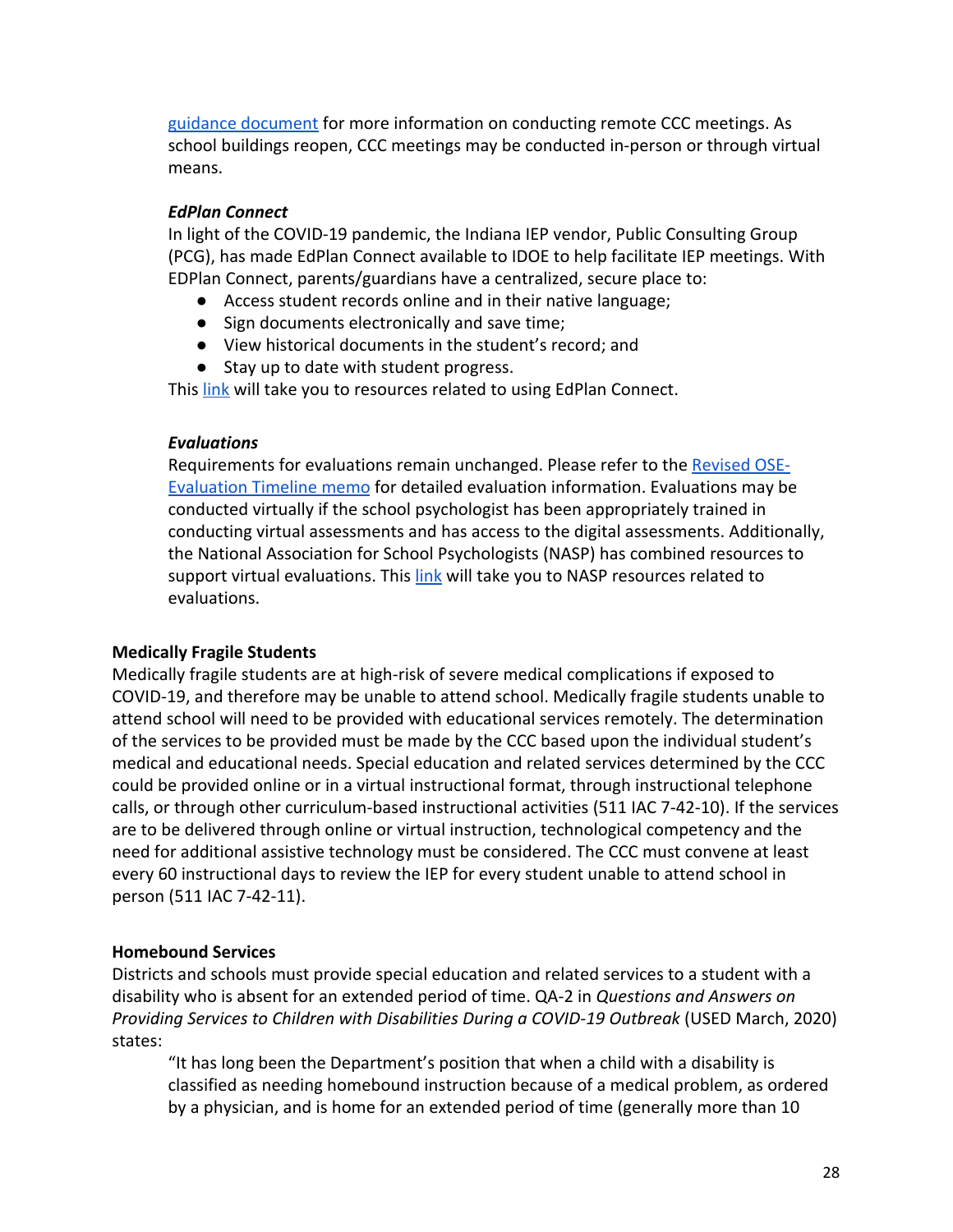consecutive school days), an individualized education program (IEP) meeting is necessary to change the child's placement and the contents of the child's IEP, if warranted. Further, if the IEP goals will remain the same and only the time in special education will change, then the IEP Team may add an amendment to the IEP stating specifically the amount of time to be spent in special education. *If a child with a disability is absent for an extended period of time because of a COVID-19 infection and the school remains open, then the IEP Team must determine whether the child is available for instruction and could benefit from homebound services such as online or virtual instruction, instructional telephone calls, and other curriculum-based instructional activities, to the extent available*. In doing so, school personnel should follow appropriate health guidelines to assess and address the risk of transmission in the provision of such services. The Department understands there may be exceptional circumstances that could affect how a particular service is provided.

If a child does not receive services after an extended period of time, a school must make an individualized determination whether and to what extent compensatory services may be needed, consistent with applicable requirements, including to make up for any skills that may have been lost."

If the school has been provided a statement from the student's physician that the student will be unable to attend school for 20 or more instructional days, Article 7 requires the school provide instruction to the student during the time the student is unable to attend school (511 IAC 7-42-12). For students with disabilities, (511 IAC 7-42-11) requires the CCC to determine the appropriate educational services to be provided.

### *Use of Homebound due to Infection in Student's Family*

Once school buildings reopen, a student with a disability may be quarantined at home for an extended period of time due to a family member's infection. A school or district would follow the same homebound protocol identified above to ensure the provision of FAPE. School personnel should likewise follow appropriate health guidelines to assess and reduce the risk of transmission in the provision of such homebound services.

### *Use of Homebound Not Related to COVID-19*

As schools reopen, students who were receiving services in a homebound placement pursuant to their IEP will remain in that placement until the CCC determines that a different placement is appropriate. Whether the location of the homebound services identified in the student's IEP is in the student's home or an out-of-school location other than the student's home, school personnel should follow appropriate health guidelines to assess and reduce the risk of transmission of COVID-19 (511 IAC 7-42-11).

#### *Homebound Timelines*

Schools and districts must ensure the CCC reconvenes at least every 60 instructional days (this instructional day count includes remote learning days used pursuant to the LEA's Continuous Learning Plan) when a student is receiving services in a homebound setting. 511 IAC 7-42-5(a)(7). Changes to the IEP related to a safer service delivery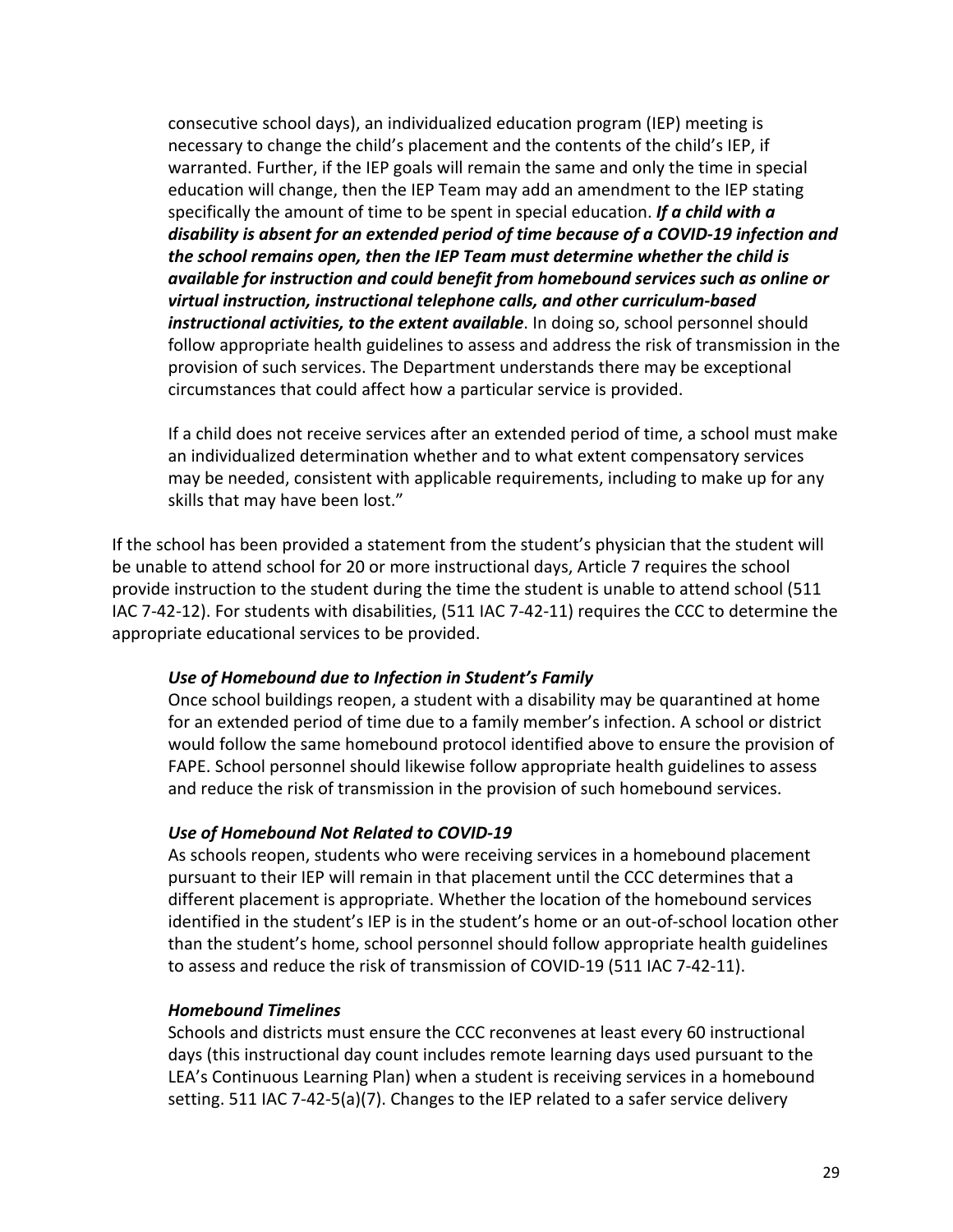method during school closures and re-entry may be considered by the CCC at these 60 day reconvenes. 511 IAC 7-42-11.

### *Special Transportation*

If districts and schools are providing in-person services and a student requires transportation, then the IEP should reflect this service. Collaboration with transportation vendors to implement a bussing plan that meets social distancing recommendations is imperative (including pick-up, in-transit, and drop off). It is also important to review cleaning and disinfection protocols. (See Appendix D)

### **Therapy**

FAPE requires taking into account the needs of individual students. Therefore, at a minimum, school re-entry planning for providing IEP-required therapies in accordance with the [CDC](https://www.cdc.gov/coronavirus/2019-ncov/downloads/community-mitigation-strategy.pdf) [community-level guidance for schools](https://www.cdc.gov/coronavirus/2019-ncov/downloads/community-mitigation-strategy.pdf) must address:

- 1. Student-specific medical and special transportation needs for transitioning back into school settings such as classrooms, playgrounds, and day programs for therapy services;
- 2. Unique operating conditions, including:
	- Intensified cleaning and disinfecting of equipment and surfaces between therapy sessions;
	- Class and therapy group size reductions, staggered (alternate days/rotation) scheduling and/or spaced seating to facilitate physical distancing, restricted sharing of equipment/learning aids, and possible shifts to non-traditional class settings to improve ventilation;
	- Instruction about and observance of frequent handwashing and face covering recommendations;
	- Remote therapy needs, including assistive technology, as necessary, for special student populations who cannot yet safely return to congregate settings;
	- Contingency planning to continue services if COVID-19 transmission requires intermittent or extended school building closures; and
- 3. Individual students' skills regression or lack of progress and communication with parents/families about IEP therapy service changes or additions to address regression; and
- 4. Anticipated backlogs in evaluations and possible need to prioritize new referrals before re-evaluations.
- 5. Adequate staffing to meet all students' therapy needs, including:
	- Age and underlying medical conditions that may preclude qualified personnel from delivering services in the physical proximity of students and other staff;
	- Technology training and access for therapists to serve medically fragile students, such as those who are ventilator-dependent and have tracheostomies; (see [USED](https://osepideasthatwork.org/continuity-learning-during-covid-19) and [IDOE](https://www.doe.in.gov/covid-19) COVID-19 web resources on expanded options and Indiana Medicaid coverage for IEP therapy services); and
	- Flexible and adaptive scheduling to maximize therapy service provision despite personnel shortages, staff illness/isolation, and limited access to students.
- 6. The district requirement to provide equitable services to parentally-placed students with disabilities attending reopened non-public school buildings within the district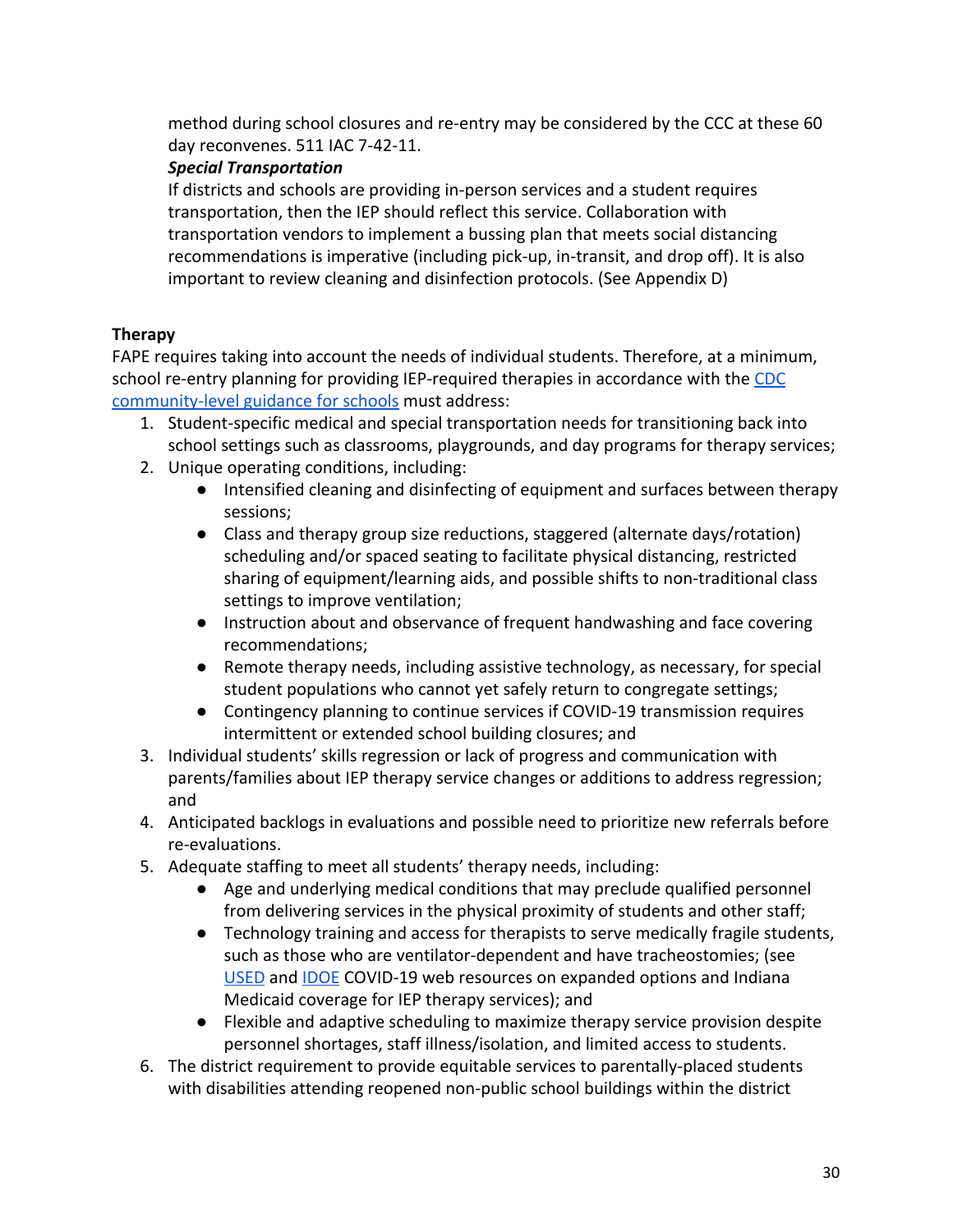boundaries.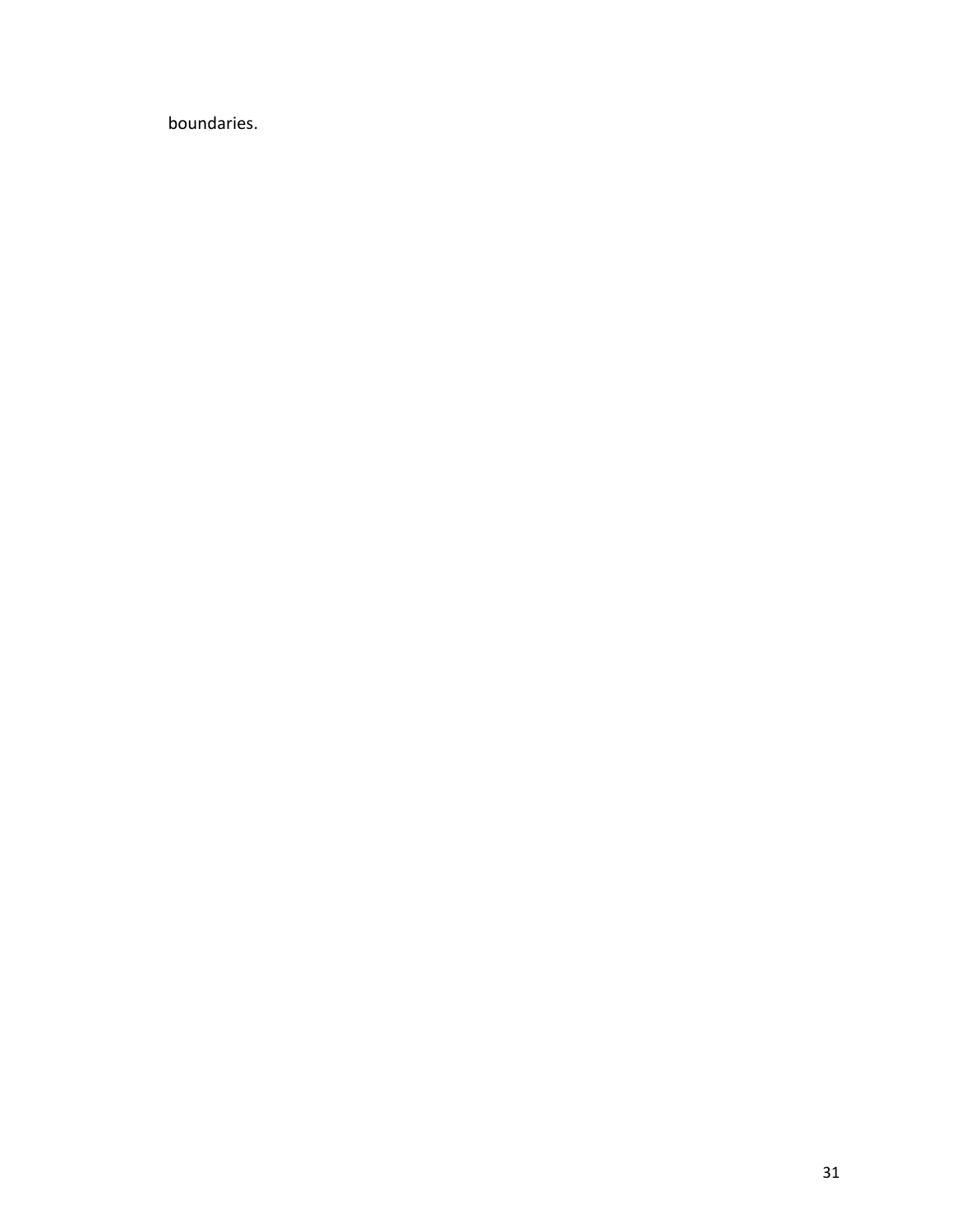### <span id="page-31-0"></span>**Student Transportation Considerations**

The school bus is often the student's first contact with the school in the morning and the last point of contact in the afternoon. Thus, districts/schools should pay particular attention to protocols used in student transportation to minimize the spread of COVID-19 and protect both students and employees.

The following are considerations and protocols that districts/schools could put in place during the COVID-19 pandemic. These precautions are not required by law and while not feasible for some, should be considered. Districts/schools need to work with their local health departments to ensure the protocols align with the most current guidance and recommendations from the CDC and the National Association for Pupil Transportation (NAPT).

### **Communication**

Districts/schools should communicate to parents and students prior to reopening schools that all busses and transportation vehicles have been thoroughly disinfected. In addition, the district/school should communicate to parents the passenger expectations and the role students will play in minimizing infection.

### **Preparation and Cleaning**

Inspect all buses and transport vehicles for cleanliness and safety.

- Inventory, collect, and purchase cleaning equipment and hygiene supplies with the understanding that buses will be disinfected more frequently and thoroughly than previous years. Use products recommended by the CDC, local health departments, and/or risk management professionals. Some of these products are listed on this [website](https://www.epa.gov/pesticide-registration/list-n-%20disinfectants-use-against-sars-cov-2) from the U.S. Environmental Protection Agency (EPA)
- Conduct worksite hazard assessments to identify COVID-19 prevention strategies, such as appropriate use of cloth face coverings or personal protective equipment (PPE), and follow the prevention strategies.
- Employees should wear masks. Consideration should be given to whether additional PPE is necessary in respect to cleaning, disinfecting, and sanitizing.
- Determine if physical barriers between the driver and passengers are feasible.
- Thoroughly clean and disinfect all buses and transportation vehicles before and after routes.
- Wait 24 hours before cleaning and disinfecting a bus/transportation vehicle that transported a passenger or had a driver who tests positive for COVID-19 or exhibited symptoms of COVID-19. If 24 hours is not feasible, wait as long as possible. Affected buses can be used immediately after cleaning and disinfection.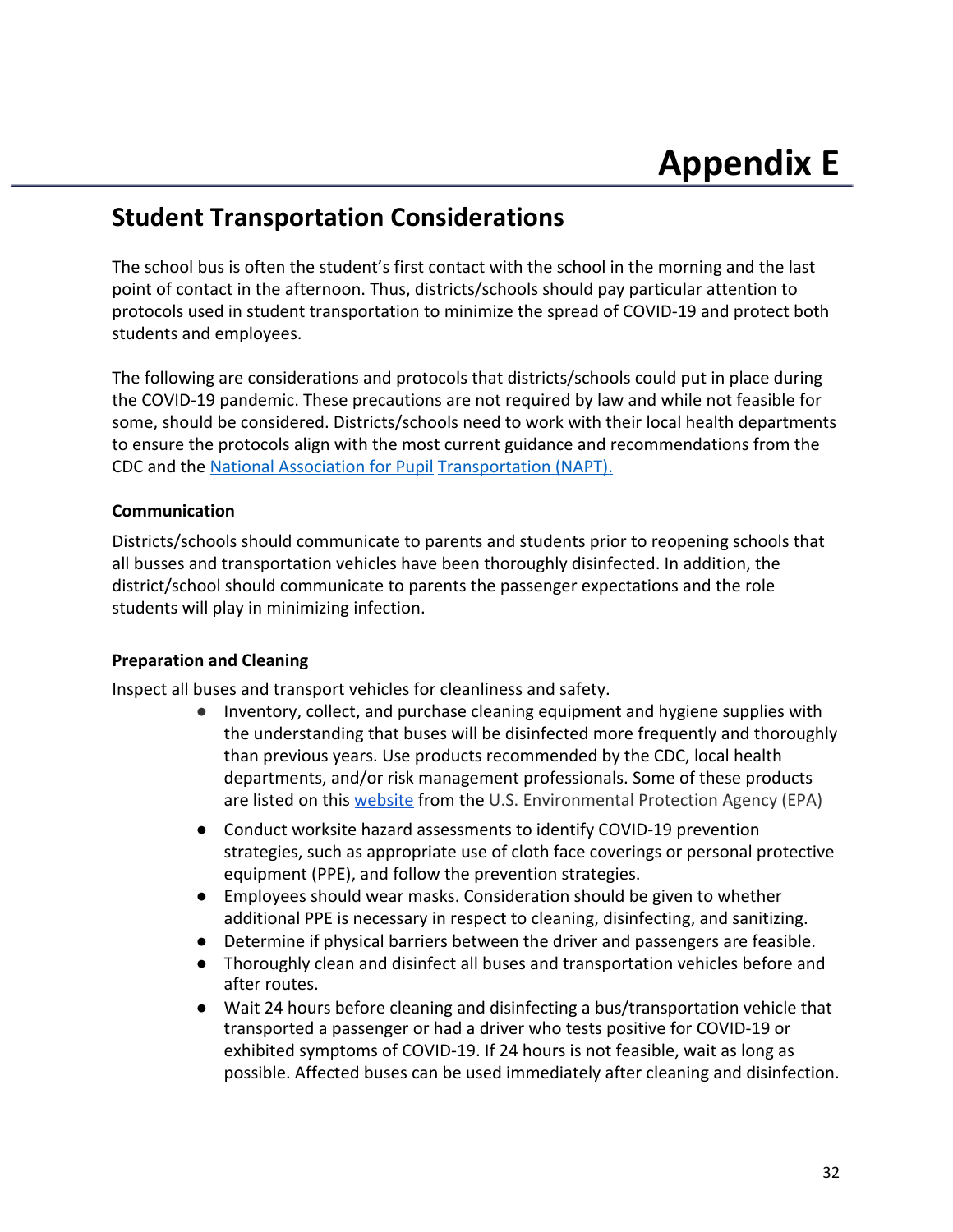### **Modifications Considerations for School and Extracurricular Transportation Situations**

- Encourage custodial-arranged, reimbursable transportation for McKinney-Vento, foster, and medically fragile students.
- Assign drivers to a single bus and/or a specific route and establish consistent driver assignments for extracurricular activities.
- Assign students to a single bus and to a specific seat.
- Limit students to one route.
- Consider adding additional bus stops and routes.
- Consider social distancing.
- Consider assigning student seats in assist the local health department with contact tracing.

### **Training**

Ensure drivers and maintenance/cleaning staff are properly trained. (Eight hours of annual training required.) Examples of training topics should minimally include:

- Correct information about COVID-19, how it spreads, symptoms, and risk of exposure.
- Who to contact if a student or the driver exhibits symptoms of COVID-19.
- The requirement that PPE is worn (disposable masks, gloves, clothing, etc.), how to wear them correctly, and maintain and dispose of the equipment.
- The appropriate methods, tools, and products for cleaning buses, including opening doors and windows for effective circulation and to avoid extensive exposure to cleaning fumes.
- The location of and how to use eye wash stations in the case of chemical contact with eyes.
- The hygiene expectations of staff.
- Using gloves when handling and disposing of trash.
- Avoiding touching surfaces often touched by passengers.
- Universal precautions when handling bodily fluids.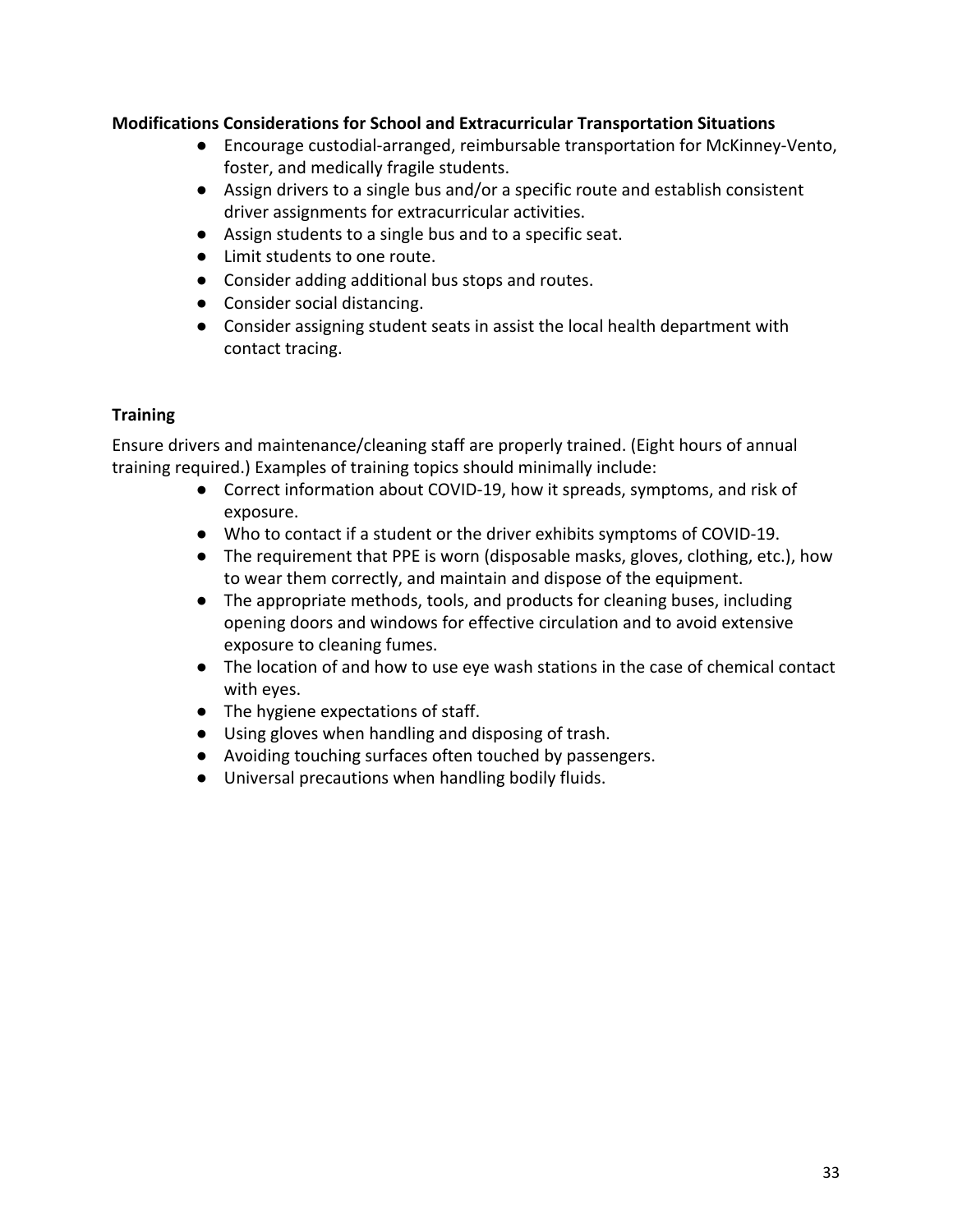### <span id="page-33-0"></span>**ISDH Mitigation Strategy Recommendations**

Districts/schools are encouraged to work with their local health departments to help prevent the spread of COVID-19 among students, staff and teachers. School officials should communicate with their local health departments before school starts to ensure they have contact information for a public health nurse or the local health officer for consultation when needed.

Although evidence shows that most children infected with COVID-19 have mild symptoms, some children will develop serious illness, especially those children at risk because of underlying health issues. Discussion should occur with the child's health care provider to determine whether continued remote learning is the appropriate plan until adequate immunization can occur. Also, teachers and staff who are 65 years and older or who have underlying health conditions should consult with a health care provider.

Schools should be prepared to respond to COVID-19 cases when they occur in their facilities. This will require each school to develop a mandatory reporting system for all teachers, administrators, staff and students (parents/guardians) to report any documented positive cases of COVID-19 in their school.

Any student, teacher, administrator or staff who is symptomatic for infection should stay home and consult their primary care provider or seek testing. The state website [www.coronavirus.in.gov](http://www.coronavirus.in.gov/) has a list of over 200 testing facilities, their location and hours of operation. This list is updated frequently.

If an individual in one's home has COVID-19 or is quarantined because of COVID-19, those in the household should also stay home for a minimum of two weeks. Return to school after documented infection with COVID-19 should be directed by the individual's health care provider.

Below is the CDC's "Interim guidance for Administrators of US K-12 and child care programs to plan, prepare and respond to coronavirus disease 2019 (COVID-19)." This document is available on [CDC's website](https://www.cdc.gov/coronavirus/2019-ncov/community/schools-childcare/guidance-forschools.html.).

You will note that in the event of a documented positive case, that the decision tree has the school closing for two-five days so the local health department or the Indiana State Department of Health can engage with your team to recommend further testing, cleaning etc.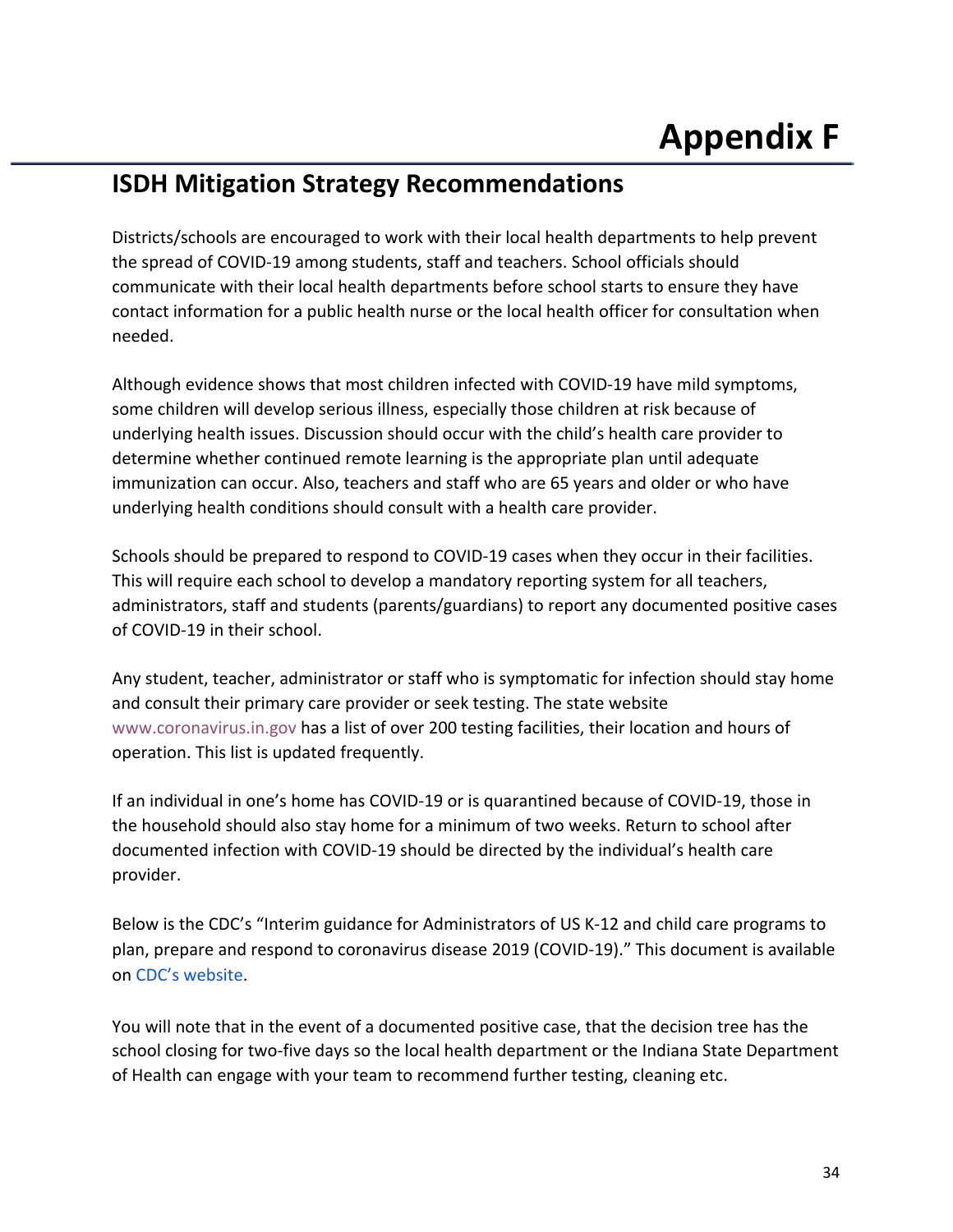Recommendations about prolonged closure will depend on the level of cohorting the school has been adhering to, the community level of disease and the current burden of infection impacting your hospital systems.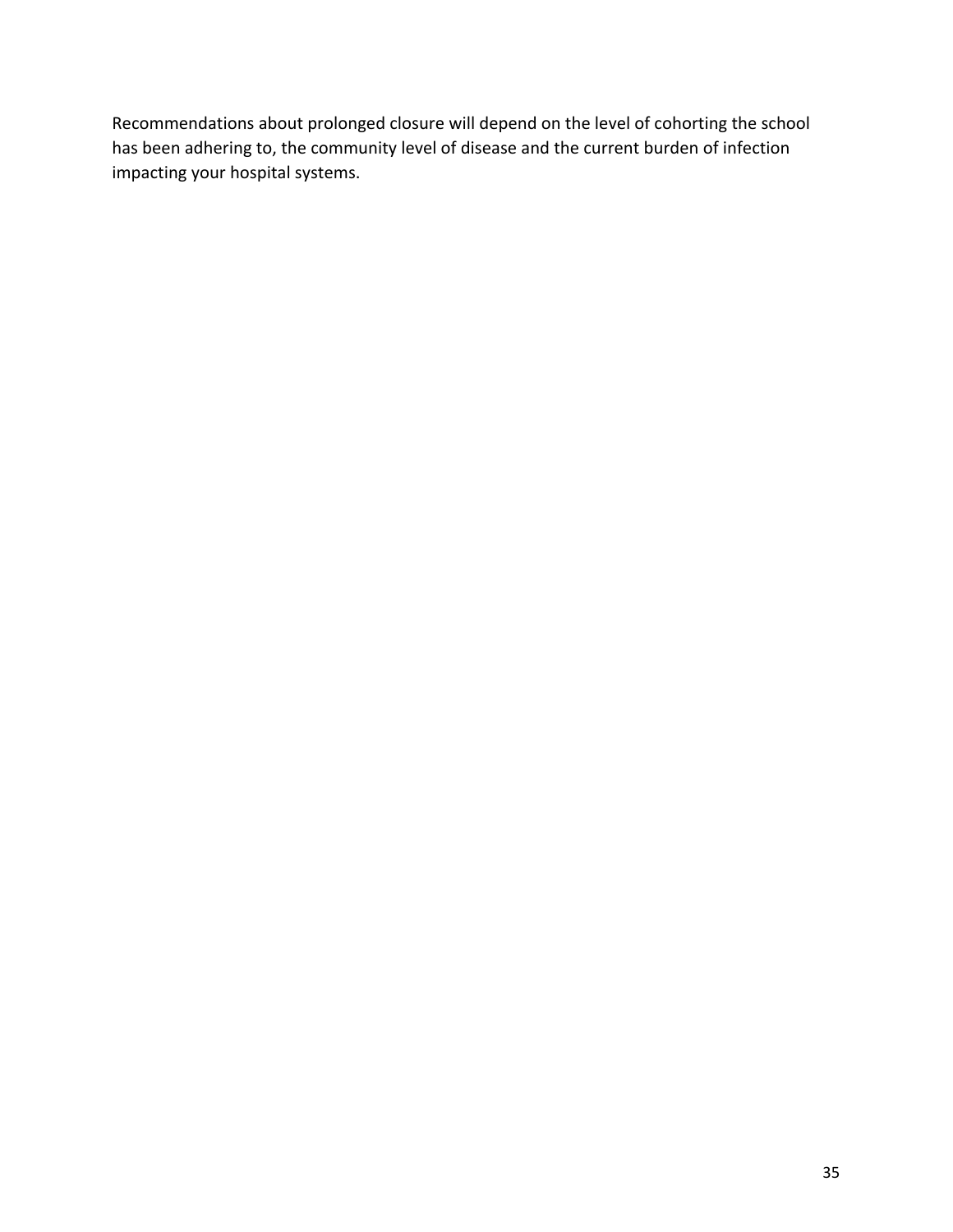<span id="page-35-0"></span> This document was created through a combination of original resources created by Indiana state agencies and plan outlines created by other states. Additionally, development relied heavily on materials developed from the following documents:

**Centers for Disease Control and Prevention.** Coronavirus, 2019, *Interim Guidance for Child Care Programs*.

**Centers for Disease Control and Prevention, (2019).** Coronavirus 2019, COVID-19. *How to protect yourself.* https:/[/www.cdc.gov/coronavirus/2019-ncov/prevent-getting](http://www.cdc.gov/coronavirus/2019-ncov/prevent-getting-)sick/prevention.html

**Centers for Disease Control and Prevention (2020).** *Guidance for Administrators of US K-12 Schools and Child Care Programs. <https://www.cdc.gov/coronavirus/2019-ncov/community/schools-childcare/schools.html>*

 *Employers.* **https:[//w](http://www.cdc.gov/coronavirus/2019-ncov/prepare/disinfecting-building-)w[w.cdc.gov/coronavirus/2019-ncov/prepare/disinfecting-building-](http://www.cdc.gov/coronavirus/2019-ncov/prepare/disinfecting-building-)Centers for Disease Control and Prevention, (2020).** Coronavirus 2019, COVID-19. Cleaning and Disinfecting Your Facility. *Everyday Steps, Steps When Someone is Sick, and Considerations for* **facility.html**

**Environmental Protection Agency, (2020).** Pesticide Registration*. List N: Disinfectants for Use Against SARS-CoV-2.* https:/[/www.epa.gov/pesticide-registration/list-n-disinfectants-use](http://www.epa.gov/pesticide-registration/list-n-disinfectants-use-)against-sars-cov-2

**National Institutes of Health**, **(2020).** New Coronavirus is Stable for Hours on Surfaces, *SARS-CoV-2 stability similar to original SARS virus.* https://[www.nih.gov/news-events/news-](http://www.nih.gov/news-events/news-)releases/new-coronavirus-stable-hours-surfaces

**North Carolina Department of Health and Human Services.** *Interim Coronavirus Disease 2019 (COVID-19) Guidance for Child Care Settings***.** Updated April 13, 2020.

**San Diego County Office of Education.** *COVID-19 Planning Assumptions.*

**Van Vleck Independent School District.** *COVID-19 Return to School Plan.* Completed April 1, 2020.

**Texas Education Association, (2020).** *Logistical Considerations for Paper-based Packet Pick-up to Mitigate Public Health Risks.*

<https://tea.texas.gov/sites/default/files/Logistical%20Considerations%20for%20Paper>-Based%20Packet%20Pickup%20to%20Mitigate%20Public%20Health%20Risks%20%282%29.pdf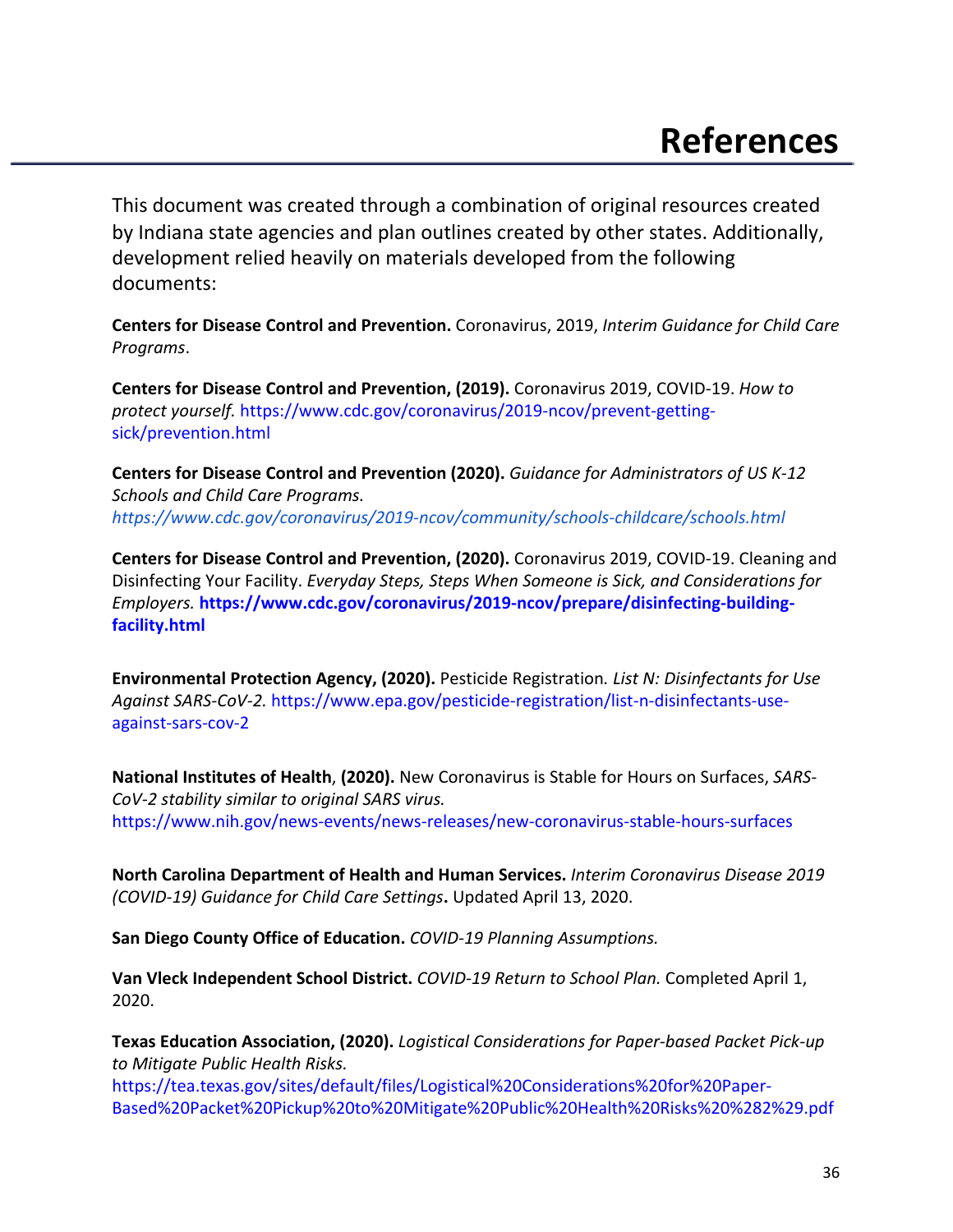Van Doremalen, N., Bushmaker, T., Morris, D., Holbrook, M., Gamble, A., Williamson, B., Tamin,A., Harcourt J., Thornburg, N., Gerber, S., Lloyd-Smith, J., de Wit, E., Munster, V. (2020). **Aerosol and Surface Stability of SARS-CoV-2 as Compared with SARS-CoV-1**. *New England Journal of Medicine*, DOI: 10.1056/NEJMc2004973

**World Health Organization, (2020).** *Q & A on Coronaviruses, (COVID-19).*

https://[www.who.int/news-room/q-a-detail/q-a-coronaviru](http://www.who.int/news-room/q-a-detail/q-a-coronaviruses)